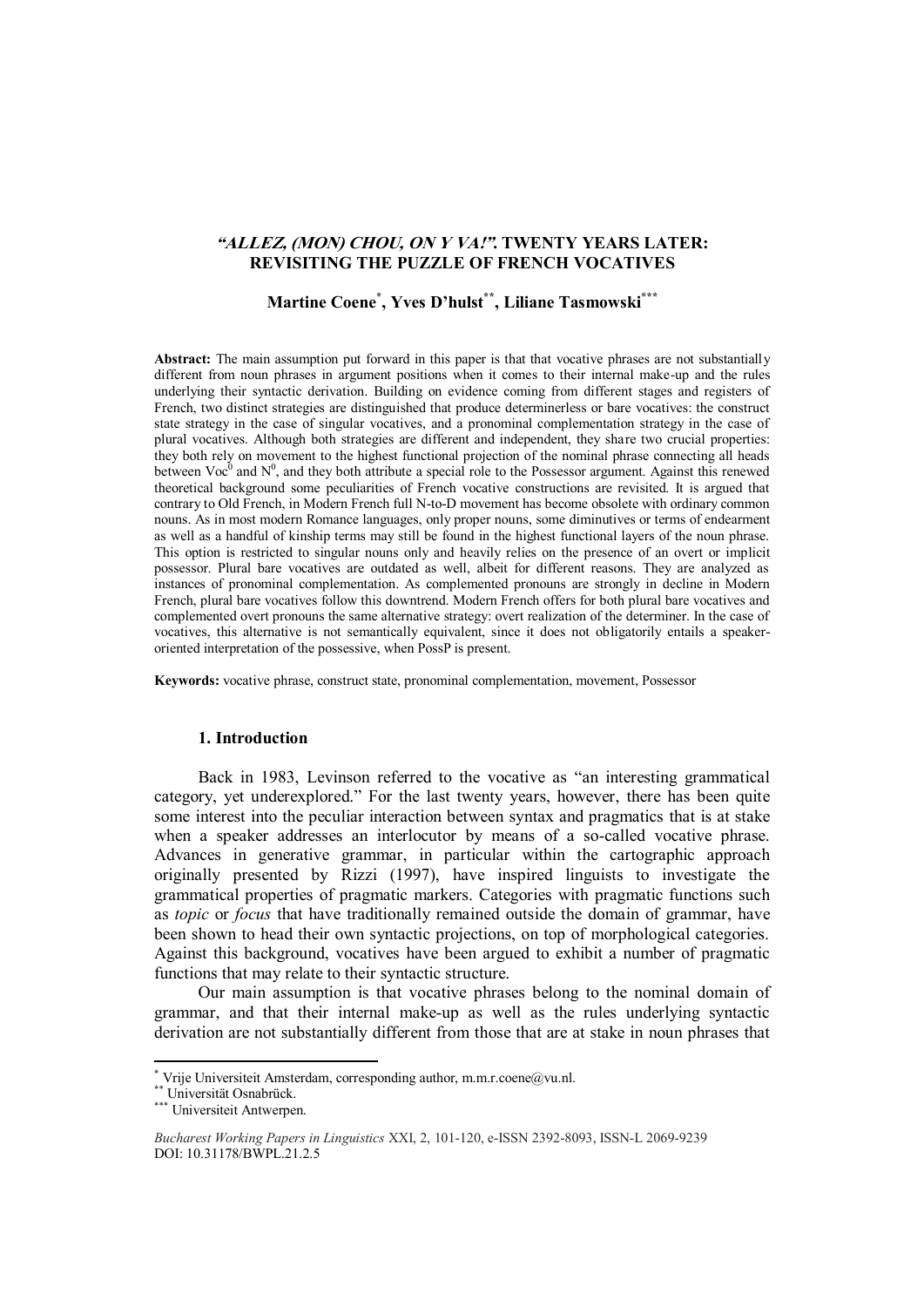are thematically related to the verb, such as subjects and objects. In line with previous work from Longobardi (1994), and our own syntactic analyses of vocative phrases (D'hulst et al., 2007), we take the pragmatic features of vocative phrases to be mapped onto different syntactic categories, creating a very rich functional structure in the left periphery of the noun phrase. We will be revisiting our initial analysis concerning the DP-status of Romance vocatives (Coene et al. 1999), taking into account recent work by Hill (2015) showing that vocative nouns extend into a Vocative Phrase (VocP), saturating the pragmatic role of a speech act predicate in a way similar to the theta-role of a lexical verb.

The question we address concerns the way in which the use of possessives inside vocatives may be accounted for by the syntactic properties of the noun heading the vocative phrase. We will provide two distinct strategies that produce determinerless or bare vocatives: one for singular, the other for plural vocatives. The former strategy was first and most intensively discussed for Romance languages by Longobardi (1994 and especially 2001) and is available in Semitic languages where it is known as construct state. It draws on the presence of an overt or implicit Possessor licensing movement of the noun to  $D^0$ . The other strategy involves pronominal complementation ( $we/us$ ) *Belgians*) and was first pointed out by Postal (1966). Although both strategies are different and independent, in the context of vocatives they share a few properties: on the one hand, they rely on movement to the highest functional projection of the nominal phrase, on the other hand, they attribute a special role to the Possessor argument. Against this renewed theoretical background, we will examine some interesting peculiarities of French: first in Modern French, both strategies have become outdated for vocatives containing common nouns, and second, French seems to allow for a seemingly optional use of possessive pronouns overtly expressing the speaker.

The paper is structured as follows. After an examination in section 1 of the internal syntax of vocatives aiming to show that they are full-grown DPs, some recent insights into the external syntax and discursive properties of vocatives are considered in section 2. The typology of vocatives is discussed in section 3. Sections 4 and 5 address the apparent optionality of determiners in singular and plural vocatives respectively. The conclusions are set out in section 6

### **2. Twenty years of research on the internal syntax of vocatives: From DP to VocP**

# **2.1 Vocatives are DPs: determinerless vocatives as Romance construct states**

The main claim advanced in our very first paper on vocatives, presented at the 1999 Bucharest Workshop *Possession across Romance and Germanic Languages* and the 1999 *Colloque de Syntaxe et Sémantique* in Paris was that vocative phrases project into DPs, just like regular argumental noun phrases (D'hulst et al. 2007). This claim was motivated by two important findings : (i) the occasional overt expression of a definite determiner in nominal expressions of address (1), and (ii) the unavailability of the contrastive reading on post-nominal possessives in vocatives (2):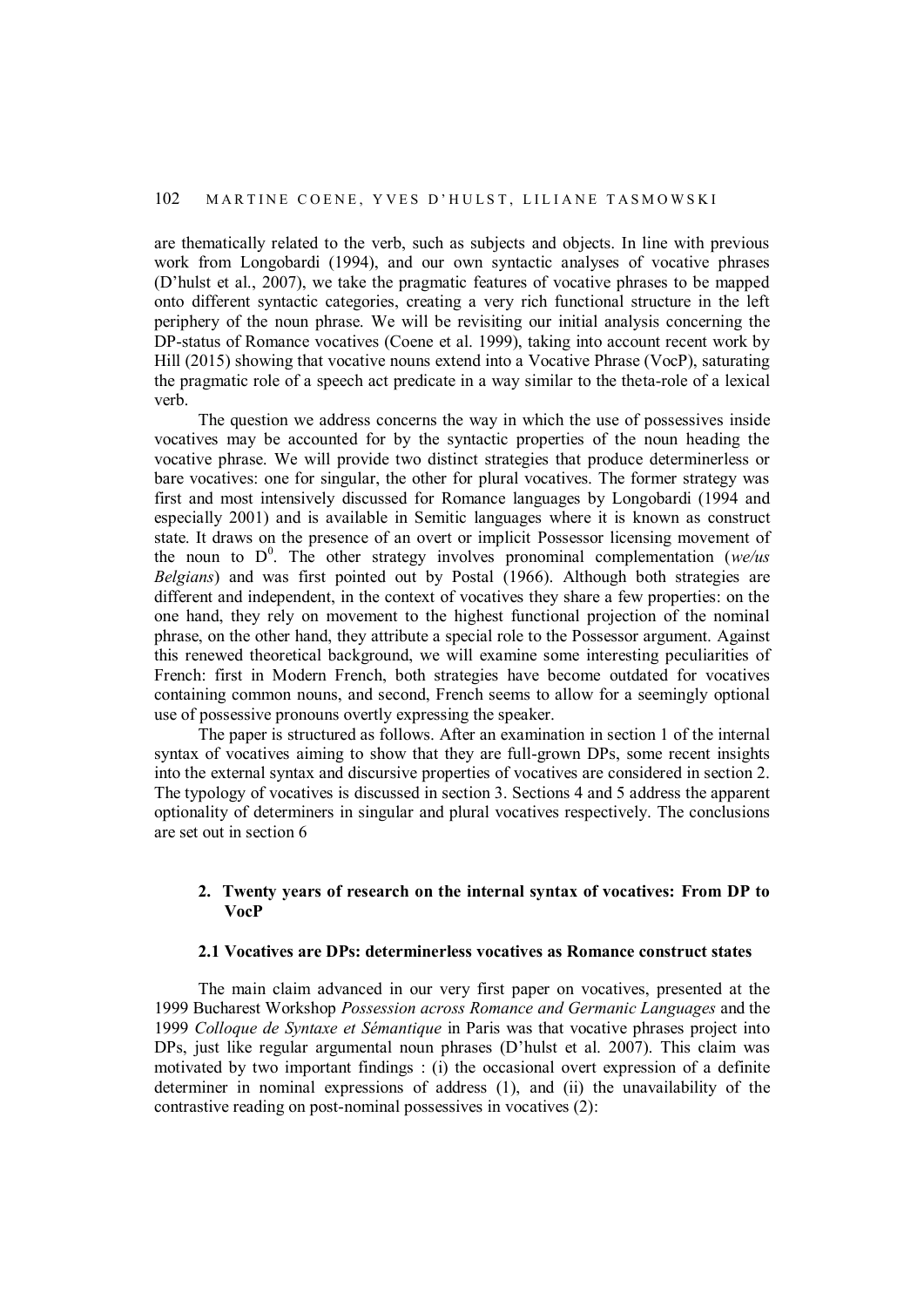| (1) | a.      | French                            |                                          |      |                   |                         |      |
|-----|---------|-----------------------------------|------------------------------------------|------|-------------------|-------------------------|------|
|     |         | Allez,                            | les enfants, soyez gentils!              |      |                   |                         |      |
|     |         |                                   | come on-2PL the children be-2PL nice     |      |                   |                         |      |
|     |         |                                   | 'Come on, children, be nice!'            |      |                   |                         |      |
|     | b.      | Romanian                          |                                          |      |                   |                         |      |
|     |         | Nu asta e greșeala ta, băiatule   |                                          |      |                   |                         |      |
|     |         |                                   | not here is mistake-the your boy-the.VOC |      |                   |                         |      |
|     |         |                                   | 'THIS is not your mistake, boy.'         |      |                   |                         |      |
| (2) | Italian |                                   |                                          |      |                   |                         |      |
|     |         | Amico mio, vieni                  |                                          | qui! | *Mio amico, vieni |                         | qui! |
|     |         | friend $my$ / $*MY$ come-2sG here |                                          |      |                   | my friend come-2sG here |      |
|     |         | 'Come here, my friend!'           |                                          |      |                   |                         |      |

The occurrence of the definite determiner in (1) does not differ from what can be found in noun phrases in argument positions, where the definite determiner may either precede the noun (French, (3a)) or show up as a nominal suffix (Romanian, (3b)). As for the Italian example in (2), the fact that the possessive must appear post-nominally while being incompatible with focus or a contrastive reading strongly contrasts with post-nominal possessives in argumental noun phrases (4), which indeed receive focus and/or a contrastive reading. So, the interpretation of the post-nominal possessive in (2) more closely resembles the interpretation of the prenominal possessive in (4), suggesting that the noun in the vocative moved to a position to the left of the possessive.

| (3) | a.      | French                                                         |
|-----|---------|----------------------------------------------------------------|
|     |         | Je n' ai pas vu les enfants.                                   |
|     |         | I NEG have not seen the children                               |
|     |         | 'I haven't seen the children.'                                 |
|     | b.      | Romanian                                                       |
|     |         | Băiatul este plecat de o oră.                                  |
|     |         | Boy-the is left of an hour                                     |
|     |         | 'The boy has left an hour ago.'                                |
| (4) | Italian |                                                                |
|     | Il mio  | $(\neq L'$ amico mio non è venuto<br>amico non è venuto        |
|     |         | the friend MY hasn't come<br>the my $/$ *MY friend NEG is come |
|     |         | 'My friend hasn'y tcome.'<br>'MY friend hasn't come.')         |
|     |         |                                                                |

On the basis of the above facts, we considered the internal syntax of vocatives to be similar to that of argumental noun phrases, i.e. exhibiting N-to-D movement resulting in a suffixed definite article on common nouns in Romanian on the one hand, and in articleless vocatives with post-nominal non-contrastive possessives in Italian on the other hand. A schematic overview of the respective derivations is given below: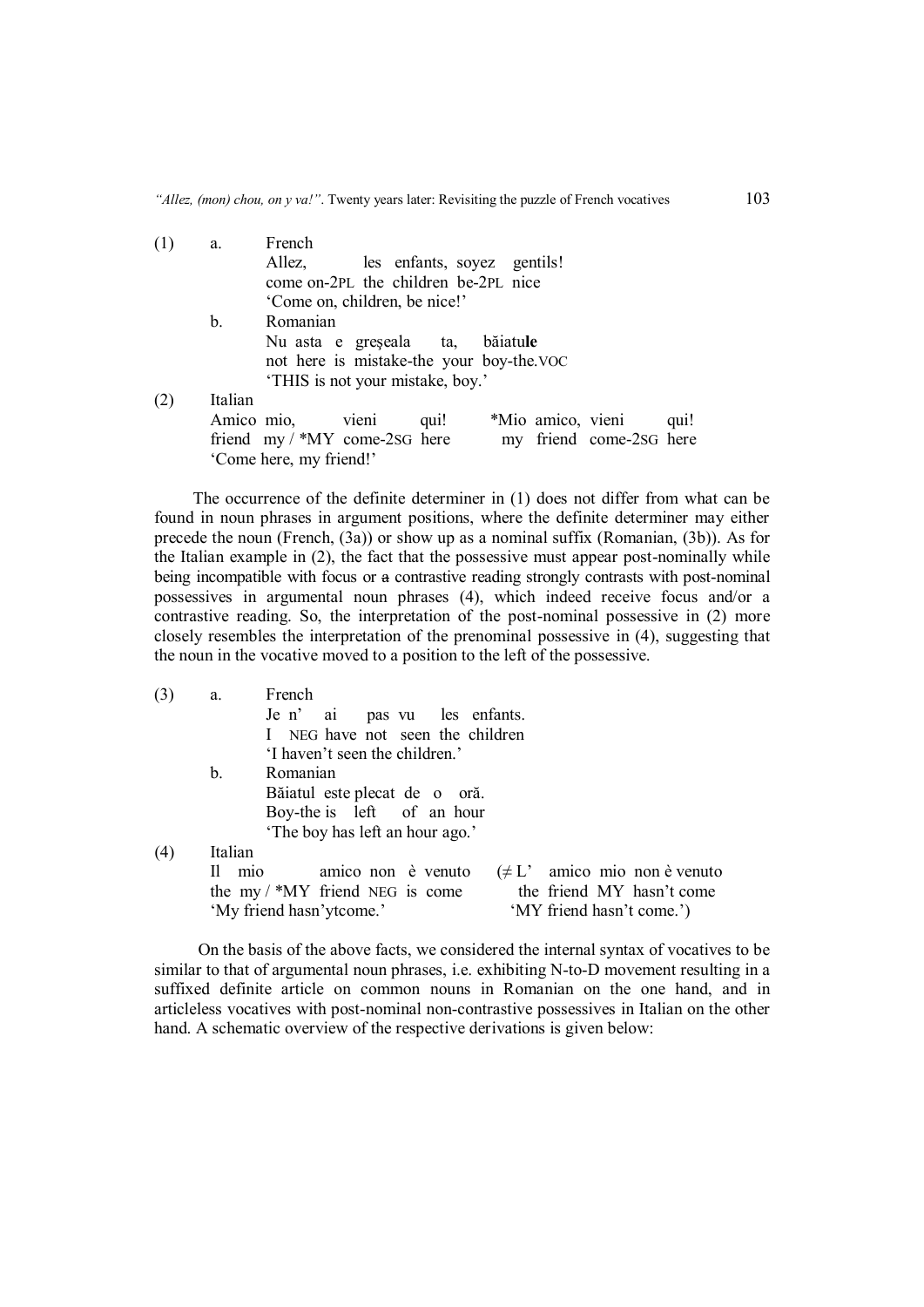

Digging further into the matter, let's turn to Longobardi's (1995) original proposal concerning N-to-D movement in the Romance version of Semitic construct state configurations. A central claim of this study is that determinerless common nouns appearing in  $D^0$  discharge a Possessor semantic role on an (understood) genitive modifier, turning them into unambiguous designators of one particular object that is the same in all possible worlds:

(6) Italian Casa era ormai vicina. home was by-now nearby 'By now, my/your/his/her/our/their home was nearby'

(Longobardi 1995)

We propose that a similar analysis may hold for French determinerless vocatives: by discharging an understood possessor role, they may designate a referent that has an interpersonal relation with the speaker. This implies that the DP-internal Poss<sup>0</sup> head does not only check a [Poss]-feature on the noun, but also a Person-feature marked as [1PERSON]. In section 5 we will show that an alternative strategy that applies to bare plural vocatives has effects that are very akin to N-to-D movement and construct state. The fact that the determinerless addressees *amis* in (7a) can only be interpreted as being the friends of the speaker then naturally follows from the noun's functional structure: by moving to  $Poss<sup>0</sup>$ , the noun will check its [1.POSS] features. The fact that the observed referential transparency does not hold for vocative phrases introduced by a definite article may be considered to be the other side of the coin: as such constructions do not require the raising to  $Poss^{0}$  (and in other cases not even the projection of  $PossP$ ), the addressees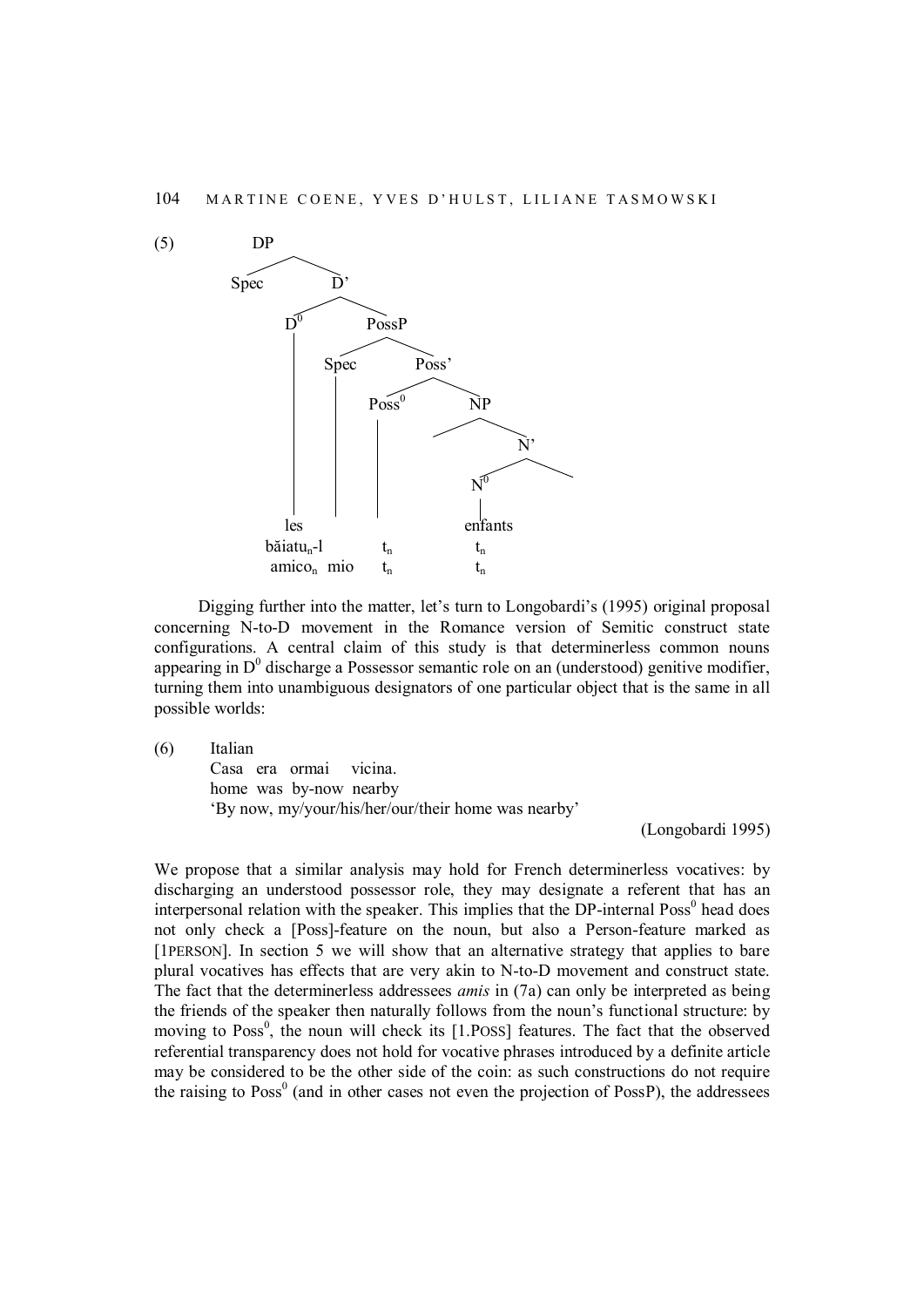*les amis* (7b) do not necessarily have to be the friends of the speaker, but can be merely friends amongst each other:

| (7) | a a     | Allons copains, cessez! Nous partons!        |  |                                    |  |
|-----|---------|----------------------------------------------|--|------------------------------------|--|
|     |         | come on-1PL pals stop-2PL we leave-1PL       |  |                                    |  |
|     |         | 'Come on, pals, stop it! We are leaving!'    |  |                                    |  |
|     | $h_{-}$ | Allons                                       |  | les copains, cessez! Nous partons! |  |
|     |         | come on-1PL the pals $stop-2PL$ we leave-1PL |  |                                    |  |

#### **2.2 Vocatives are VocPs: An optional layer to encode [2PERSON]**

Up to now, we have argued that some vocatives may arise from syntactic derivations in which the functional head  $Poss<sup>0</sup>$  is the locus where a [1PERSON] of the vocative noun may check part of its conversational pragmatic features. When taking into account the pragmatic features relevant to the interpretation of vocatives, the addressee obviously plays an important role as well. In that respect, Hill (2015) postulates that the [2PERSON] feature maps into syntax in a functional head above  $D^0$ . She thereby assumes the existence of an optional VocP layer, with  $Voc<sup>0</sup>$  projecting a phrase structure embedding the DP. Adopting this point of view, we take  $Voc<sup>0</sup>$  to carry a [2PERSON] feature that may be checked by the noun, and the SpecVocP position to be the locus for (optional) vocative particles.

Under this renewed DP-configuration, French determinerless vocatives undergo movement from  $N^0$  to Voc<sup>0</sup>. In this position they can check their [2PERSON] feature, while vocative particles such as *allez* 'come on' or *hé '*eh' will merge in SpecVocP. These new insights allow us to refine our previously proposed DP internal structure of vocatives in terms of a multilayered functional structure, as depicted in (8), which exhibits a semantico-pragmatic tripartition with respect to the way vocatives refer and are anchored into discourse: (i) the NP-layer is the locus for reference to kind-level individuals; (ii) the DP-layer provides a domain for an object-level interpretation of these expressions, and (iii) the VocP layer will provide these object-referring expressions with additional information with respect to the addressee.

(8) Allez / Hé, garcon / Louis / toi, vas-y! come on-2PL.HON / eh boy / Louis / you go for it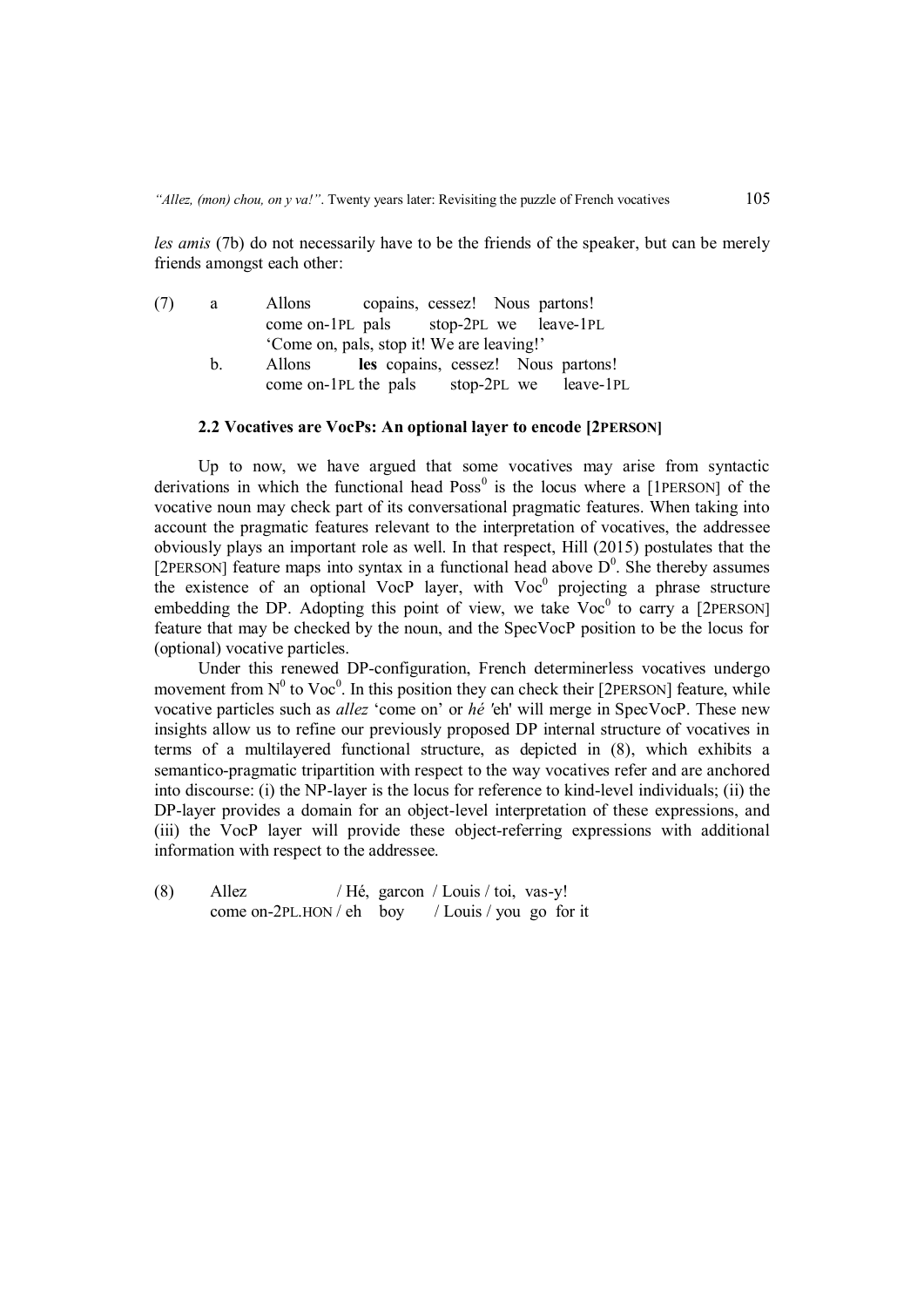

Such an analysis implies that nominal expressions that reach VocP not only exhibit second person semantics but automatically come with an object-level interpretation. Some elements such as pronouns or vocative particles may be taken to be intrinsically marked for 2PERSON and therefore base-generated in VocP, whereas others (e.g. common nouns or proper nouns) may originally be inserted in the lower structural levels and move up to check their relevant referential and pragmatic features.

#### **2.3 The external syntax of Vocative Phrases: In the C-domain**

Starting point for our analysis of the external syntax of French vocative phrases is Lambrecht's (1994: 268) observations with respect to the similarity between vocatives and topics, stating that "the grammar of vocatives resembles in interesting ways that of TOPIC NPs". Indeed, just like topic NPs, vocative phrases appear either at the left or the right edge of the sentence, and they lack a semantic case role, thereby blocking their referent to be linked to an intra-clausal argument on formal grounds. This may be clearly illustrated by sentences with two left dislocated NPs as in (9), whose referents may be linked to the subject (*elle*, 'she') or to the object (*l'* 'her') or neither of them. Taking into account that one of the left dislocated NPs may be interpreted as either a vocative phrase or a topic NP, this results in multiple ambiguous readings:

(9) Nicole<sub>i,j,x</sub>, Marie<sub>i,j,x</sub> elle<sub>i</sub> ne l<sub>i</sub> aime pas. Nicole Marie she NEG her loves NEG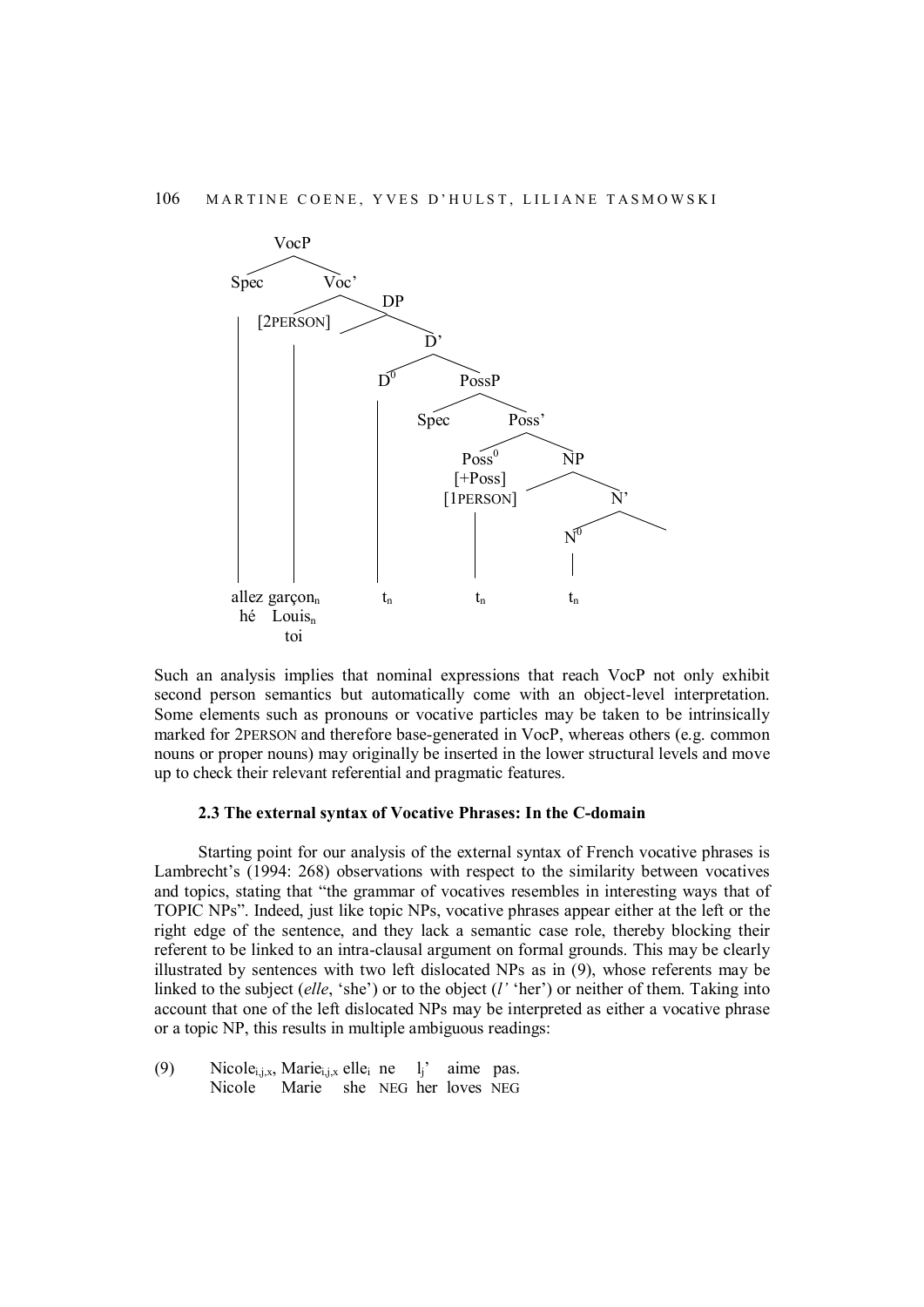Reading 1: Nicole<sub>TOPi</sub> Marie<sub>i</sub> elle<sub>i</sub> ne l<sub>i</sub>' aime pas. 'It's Nicole that Marie doesn't like.' Reading 2: Nicole<sub>i</sub> Marie<sub>TOPi</sub> elle<sub>i</sub> ne l<sub>i</sub>' aime pas. 'It's Marie that Nicole doesn't like.' Reading 3: Nicole<sub>VOCx</sub> Marie<sub>i</sub> elle<sub>i</sub> ne l<sub>i</sub>'aime pas. 'Nicole, Marie doesn't like him/her.'

(Lambrecht 1994, ex. (8a))

Lambrecht (1994) convincingly argues that the freedom of semantic linking between topic NPs and vocative phrases with an intra-clausal argument is closely related to the inherently referential nature of both types of expressions. Topics as well as vocative phrases have a uniquely identifiable referent in the discourse. As there is no need to express their relation with the proposition semantically, they function as syntactic adjuncts for which anaphoric linking to an argument in the clause may be established through pragmatic relevance, a pragmatic relation defined in terms of "aboutness" at least as far as the Topic is concerned: a topic is presupposed, followed by a comment stating something about it.

According to Lambrecht (1994) vocatives and topics exhibit striking functional similarities. Contrary to regular adjuncts (10a), they cannot appear in focus positions, as exemplified by (10b-c):

| (10) | a.             | $II_i$ a vendu sa maison HIER,<br>Jean $_{i.x}.$ |
|------|----------------|--------------------------------------------------|
|      |                | he has sold his house YESTERDAY Jean.TOP/VOC     |
|      |                | Reading 1:                                       |
|      |                | 'It was yesterday that Jean sold his house.'     |
|      |                | Reading 2:                                       |
|      |                | 'John, he sold his house yesterday.'             |
|      | b.             | *Il a vendu sa maison JEAN hier.                 |
|      |                | he has sold his house JEAN yesterday             |
|      | $\mathbf{c}$ . | *Il a vendu sa maison hier,<br>JEAN.             |
|      |                | he has sold his house yesterday JEAN             |
|      |                | (Lambrecht 1994, ex. $(10)$ )                    |
|      |                |                                                  |
|      |                |                                                  |

Recently Shormani and Qarabesh (2018) have discussed Yemeni Arabic data that show the similartity of vocatives and aboutness topics. In line with Lambrecht's insights, it is reasonable to claim that in French also, vocatives are a special case of "aboutness topic", and as such they occupy the informational structural layer of the sentence. Within a cartographic approach to syntactic analysis, information coding features such as Topic, Force or Focus, project their own functional projections within the C-domain (Vallduví 1992, Lambrecht 1994, Rizzi 1997, 2004, 2006). Taking into consideration examples such as (11) where only the second term can be understood as Topic, the intrinsic order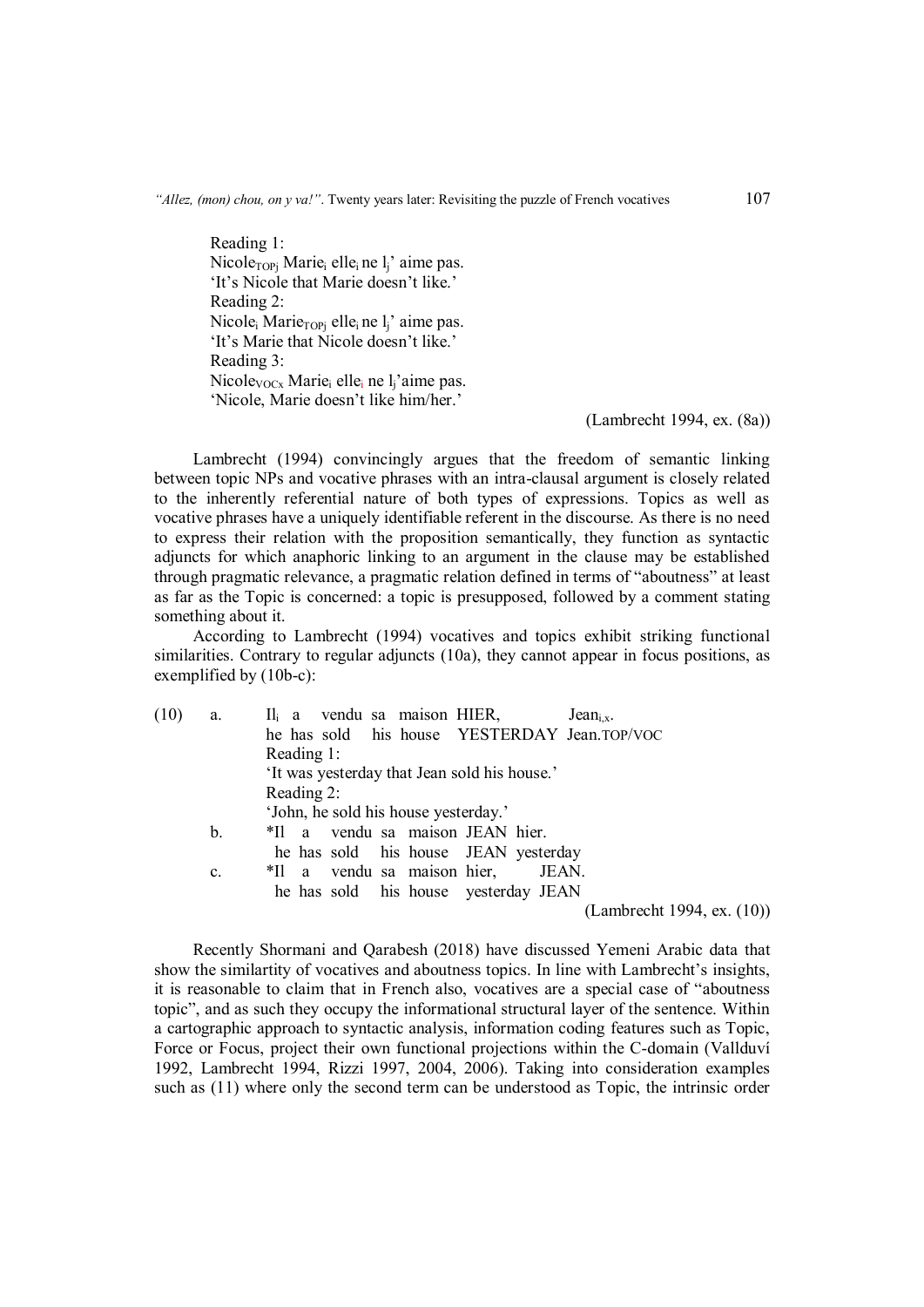would be Voc-Top. With this in mind, we will follow Espinal (2013) and postulate that vocatives occur in the specifier position of ForceP, a projection above TopP, as shown in (12).



ForceP is endowed with a feature encoding the illocutionary force of the sentence specifying whether it is imperative, declarative or interrogative (Rizzi 1997). Within the proposed syntactic structure, the DP in SpecTop as well as the grammatical subject of the clause may exhibit agreement with the verb independently of the referential content of VocP. The fact that vocatives may still combine not only with imperatives, but also with declaratives and interrogatives is easily accommodated within the proposed layered functional structure. Compare for instance (13a-b) below:

- (13) a.  $\left[\begin{array}{cc} \text{ForceP} \end{array} \text{ Marie}_j, \begin{bmatrix} \text{TopP} \text{Jean}_i \end{bmatrix} \begin{bmatrix} \text{TP} \text{ il}_i \end{bmatrix} \text{ne} \text{vient pas} \end{bmatrix} \right]$ Marie, Jean doesn't come.
	- b.  $\left[\begin{matrix} F_{\text{force}} \\ \text{H} \end{matrix} \right]$  [ $\left[\begin{matrix} F_{\text{opp}} \\ \text{F} \end{matrix} \right]$  [ $\left[\begin{matrix} F_{\text{prop}} \\ \text{F} \end{matrix} \right]$  [ $\left[\begin{matrix} F_{\text{prop}} \\ \text{F} \end{matrix} \right]$ ]] Mary, come over here!
	- c.  $\left[\begin{matrix} F_{\text{orceP}} \text{Marie}_{i}, \begin{matrix} T_{\text{opp}} \end{matrix} \left[ \begin{matrix} T_{\text{P}} \text{tu} \end{matrix} \text{viens } \text{ici} \end{matrix} \right] \right]$ ? Mary, do you come here?

## **3. Revisiting the French puzzle: The seemingly optional use of possessives and determiners**

We will now look in more detail at the variety of possibilities French speakers have to address the addressee. Vocatives may be realized by various nominal categories, such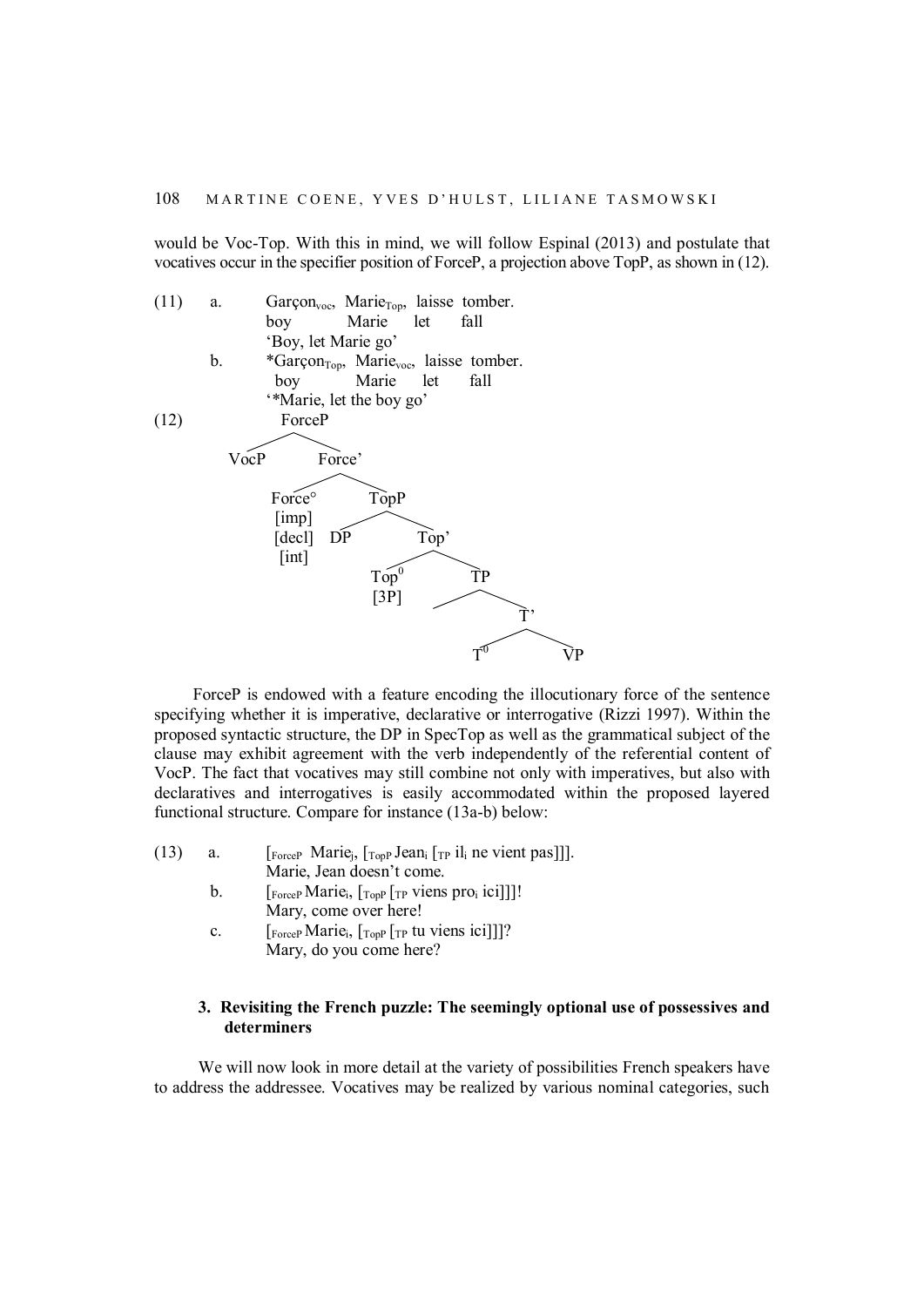as pronouns of address (14), proper nouns (15) and common nouns (16). Pronouns and common nouns appear either in the singular  $(14a, 16a)$  or the plural  $(14b, 16b)^{1}$ .

(14) a. Tu as un rêve, **toi**? you have a dream, you? b. Et **vous**, qu'est-ce qui vous a fait changer d' idée and you.PL what.Q you has made change of idea au dernier moment? at-DEF last moment 'And you, what made you change your mind at the last minute?' (15) **Marie**, tu aurais dû venir! Marie you have-COND need-PTCP come

'Mary, you should have come!'

(16) a. Viens, **mon ami**. come, my friend b. Ecoutez bien, **mes potes** Listen well, my pals

Proper and common nouns obey distinct licensing conditions quite generally and their use as vocatives is no exception. Proper names, that are assumed to move from N to D in argumental positions (Longobardi 1994), may and most often appear determinerless in vocatives as well, as is the case in (15). Common noun vocatives, however, are subject to additional licensing conditions, requiring the presence of either a possessive (determiner) (17a) with an optional pre- or post-nominal modifier (17b):

(17) a. Viens **mon chou**, **mon bijou**, **mon joujou**, sur mes genoux, come-2SG my cabbage my jewel my toy on my knees et jette des cailloux à ce hibou plein de poux. and throw INDEF pebbles to that owl full of lice (well-known French mnemonic to learn plural formation)

1

The place was full of Johns.

'Americans, admit that the excess alleviates the soul.'

(Jean Cocteau. *Lettre aux Américains*. 1949)

b. Allez, **les Belges**!

'Come on, Belgians!'

<sup>&</sup>lt;sup>1</sup> Proper nouns may be assumed to be intrinsically singular (i). Whenever they occur in the plural, they seem to behave semantically and syntactically as common nouns, either taking the definite article when they are interpreted as definite (iia), or receiving the same interpretations as bare common nouns (iib):

<sup>(</sup>i) John is fond of Italy.

<sup>(</sup>ii) a. I didn't see \*(the) Annas.

We learned about \*(the) Americas last year.

The examples in (iii) with optional determiners in front of nationality nouns are interesting for sure, but it is unlikely that they represent instances of true proper names. If this were the case, we couldn't understand why examples like (iv) are ruled out.

<sup>(</sup>iii) a. **Américains**, admettez que le superflu allège l'âme.

<sup>(</sup>iv) \***Annas**, come on now!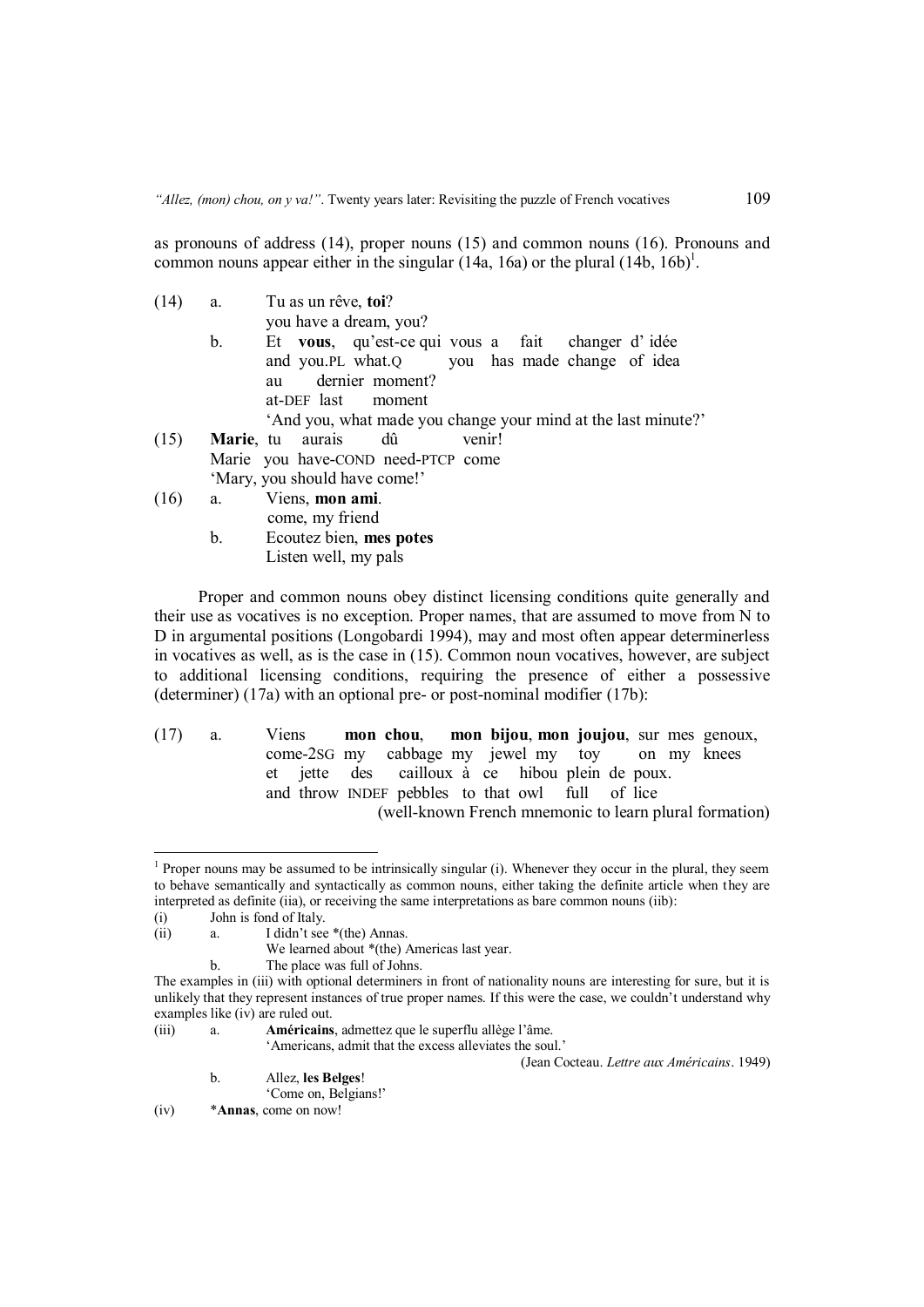b. Tiens**, ma jolie maman**, voici des roses blanches! take my lovely mother look INDEF roses white 'Please, dear mother, I've got you some white roses!' Venez, **mes bébés d' amour**. come-2PL my babies of love 'Come, my darling babies.'

A limited list of singular and plural common nouns are exempt from this additional restriction. They include a variety of hypocoristics, especially terms of endearment (18a), relational bare singulars (and plurals) (18b) and some bare plurals (18c) (see also (7a)). Bare hypocoristics are alive and kicking in the modern language, but bare singular and plural non-hypocoristic vocatives are nowadays considered archaic or very formal as illustrated by the examples in (18b-c).

| (V. Hugo Ruy Blas. 1838; Frantext)                                           |
|------------------------------------------------------------------------------|
| Père, glorifie ton Fils de la gloire que j'ay possédée en toy devant que les |
|                                                                              |
| 'Father, glorify your son with the glory that I have owned in you before     |
|                                                                              |
| (J. Calvin. Institution de la religion chrestienne I. 1560; Frantext)        |
|                                                                              |
|                                                                              |
|                                                                              |
| (G. de Pirexécourt. Victor ou l'enfant de la forêt. 1789; Frantext)          |
| Bonaparte prit la parole: «Soldats, dit-il, je vous ai menés à la victoire,  |
|                                                                              |
| 'Bonaparte took the floor: "Soldiers, he said, I have led you to victory,    |
|                                                                              |
|                                                                              |
| (F.A. Mignet. Histoire de la révolution française. 1824; Frantext)           |
|                                                                              |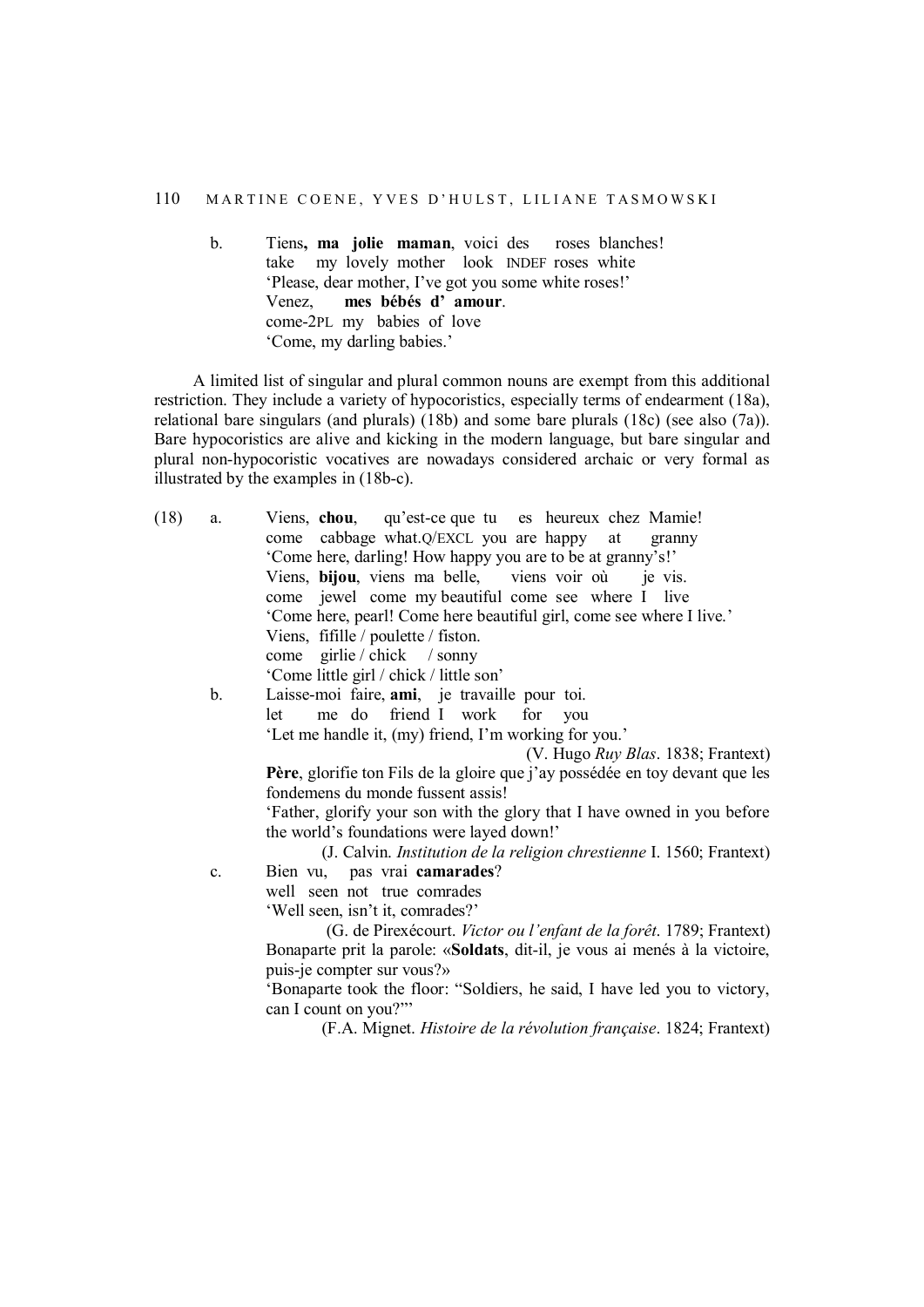#### **4. Gradual loss of N-to-Voc movement**

In what follows, we will attribute the apparent inconsistencies in the use of bare nouns vs*.* nouns accompanied by some modifier in French vocatives to an ongoing process of loss of movement of N-to-Voc.

First, consider how the paradigms of the possessive forms in the older stages of French combined with nouns in argument positions. In the earliest stages of the language, the inherited Latin possessive pronouns had developed into two paradigms, one composed of atonic forms of the type *mon*, *ton*, *son*, etc. (accusative forms) and another one composed of tonic forms. The first series (19a) occurred exclusively in prenominal position and could not be combined with an overt determiner.<sup>2</sup> Arteaga and Herschensohn (2016) qualify them as clitics in Cardinaletti and Starke's (1999) sense; we will call them "possessive determiners". The tonic forms of the other series typically combined with various sorts of determiners (definite and indefinite articles, demonstratives, nominal quantifiers etc.), as illustrated in (19b, c). According to Arteaga and Herschensohn (2016) they qualify as weak forms; we will call them "possessive adjectives".

| (19)<br>a. | Old French: |
|------------|-------------|
|------------|-------------|

-

Modern French:

si cum om per dreit **son** fradra saluar dift

(Oaths of Strasboug, 12 February 842)

|                | comme on doit, conformément au droit, soutenir son frère<br>'As, by law, one ought to protect one's brother.' |
|----------------|---------------------------------------------------------------------------------------------------------------|
| b.             | ces deux vostres colonels                                                                                     |
|                | these two your colonels                                                                                       |
|                | 'these two colonels of yours'                                                                                 |
|                | (attributed to Rabelais. In M. Galliot 1967: 324, quoted in Miguel 2002)                                      |
| $\mathbf{c}$ . | Quand vous dictes devant luy quelque mien affere que nul                                                      |
|                | when you say infront of him some my case that no                                                              |
|                | aultre ne voulut fere;                                                                                        |
|                | other NEG want-PST make                                                                                       |
|                | 'when you state in front of him a certain case of mine that no other would                                    |
|                | take care of f                                                                                                |
|                | (Pierre Sala. Le Chevalier au Lion. 1522?, in Miguel 2002)                                                    |

The optional use of the determiner with possessive adjectives, created in Old French a partial functional overlap between both possessive series. But from the  $16<sup>th</sup>$  C. onwards, a

<sup>&</sup>lt;sup>2</sup> Marchello-Nizia (1979), Martin and Wilmet (1980) and Skårup (1994) observe that there are a few examples of clitic possessives accompanied by determiners. They appear only in a few texts of the  $15<sup>th</sup>$  C., most prominently in the *Cent nouvelles nouvelles* by Philippe Pot (1486) (Skårup 1994). This latter reference is interesting, in the light of Skärups observation that this particular syntax might have been an Italianism, since the *Cent nouvelles nouvelles* were heavily inspired by Italian literature. Posner's (1997) remark that clitic and weak possessives had basically the same distribution in Old French should be interpreted in this perspective.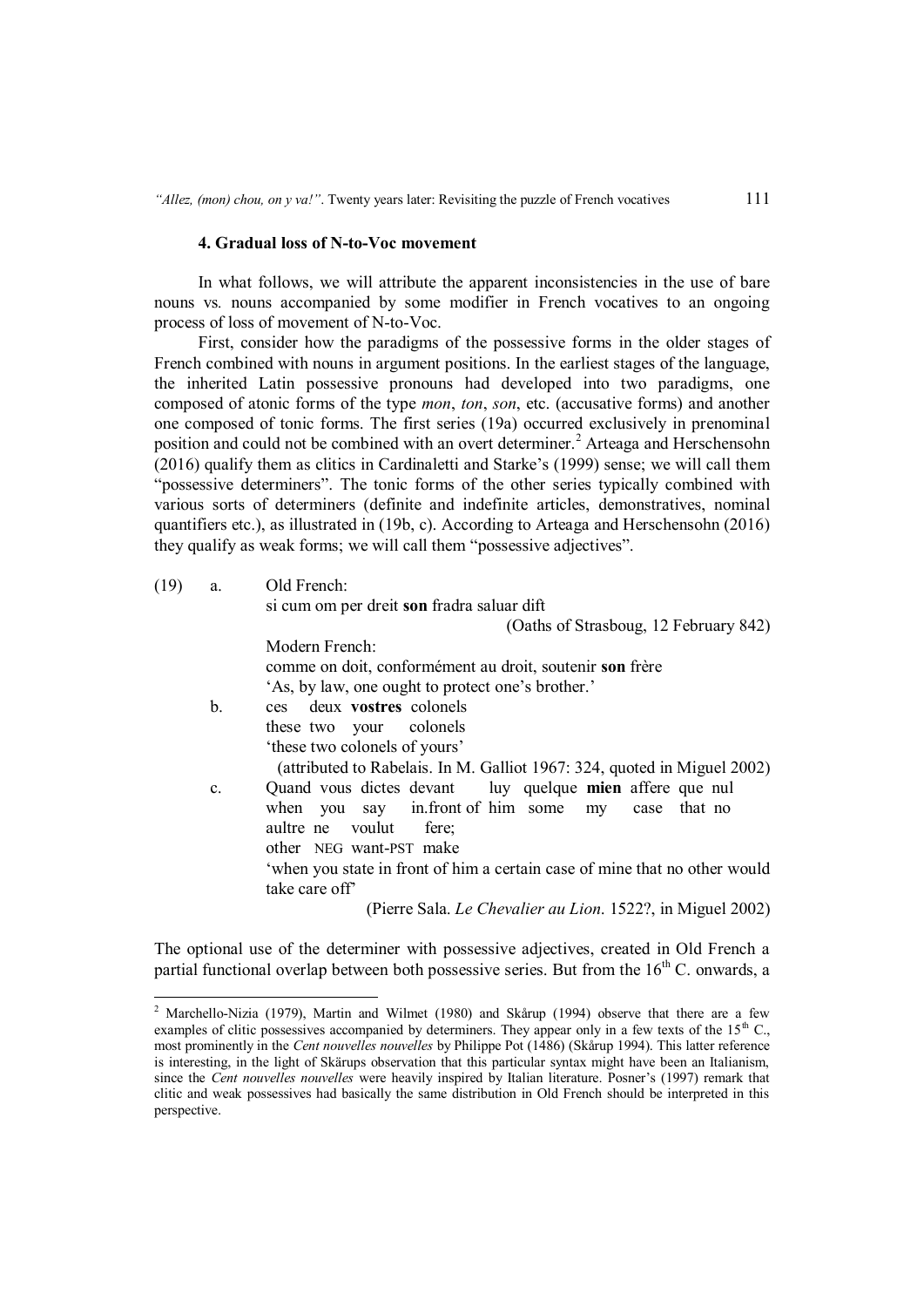categorial change took place that primarily affected the possessive adjective (Posner 1997): it was ever more often found in combination with a determiner, and could be used either in combination with a noun or in elliptic constructions, functioning as a possessive pronoun (this is actually the context that survives in modern French).

In Old French the regular position of the possessive adjectives was prenominal. Skårup (1984: 98, fn. 1), following Marchello-Nizia (1979) and Martin and Wilmet (1980), observes that the post-nominal position becomes steadily more frequent from the second half of the  $14<sup>th</sup>$  C onwards. Consider in this respect (20) below:

(20) Où je vacqué & mainte & mainte année, / Accompagnée de l' ame where I strayed & many & many years / accompanied of the soul à tout bien née / D' **un frère mien**, lequel a mérité / to all well born / of a brother my the-which has merited / D' avoir honneur à la postérité. of have honour to the posterity (Guy Le Fevre de la Boderie. *Diverses meslanges poétiques*. 1582)

As in modern Italian, the difference between pre- and post-nominal positions was presumably one of contrastive stress. Both its distribution and its alleged interpretation suggest that already in Middle French possessive adjectives had shifted from weak to strong status (see also Arteaga 1995 and Arteaga and Herschensohn 2016).

Strikingly, in the same language stage, in vocatives, possessive adjectives could *only* occur in post-nominal position (21). And just as strikingly, the interpretation of such possessives corresponds to the non-contrastive reading of prenominal adjectival possessives embedded in argument position (19).

(21) Ha! **frère mien**, tu ne dois faire plainte. ah friend my / \*MY you NEG need make complaint (Pierre de Ronsard. *Les œuvres*. 1584)

If we assume that the non-contrastive possessive adjective in (21) occupies the same position as the non-contrastive possessive adjective in (19), the difference in word order must be the consequence of movement of the noun to  $D^0$ , crossing over the possessive, and admittedly further to  $Voc^0$ , as shown below.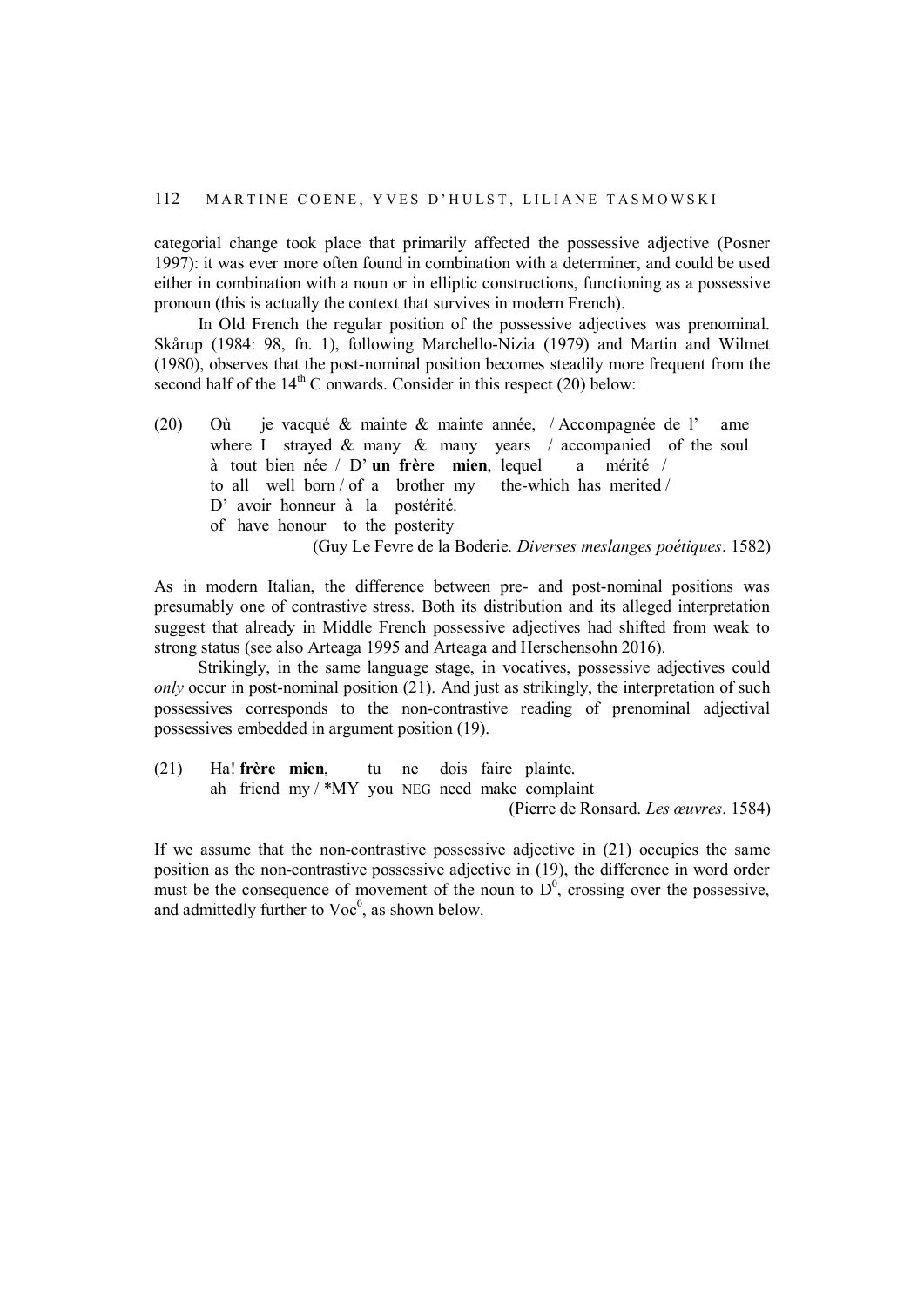

Since possessive determiners occupy  $D^0$ , they block the full raising of the noun illustrated in (22) and strand the noun in an intermediate functional position below  $D^0$ , resulting in word order phenomena as those observed in (23): possessive determiner – noun – adjective:

(23) **Mon ami cher**, par bon eür, soiez joieus et asseür, my friend dear by good hour [= luck] be-2PL merry and certain car feite es amie novelle je, sui Marie la pucelle, … while made is friend new I am Marie the virgin (Jean le Marchant. *Miracle de Notre-Dame de Chartres*. 1262; manuscript lost, oldest copy  $14<sup>th</sup>$  C.)

Eventually Modern French will fully differentiate the two series of possessives, reserving the possessive determiner to fully-fledged noun phrases and reducing the possessive adjective to elliptical contexts, where they will act more or less as possessive pronouns<sup>3</sup>.

1

<sup>3</sup> In Modern French, the singular possessives *mien, sien* and very rarely *tien* can be used in front of the noun in high standard registers in combination with a definite article (ia-b). In all other cases (ic-d), possessive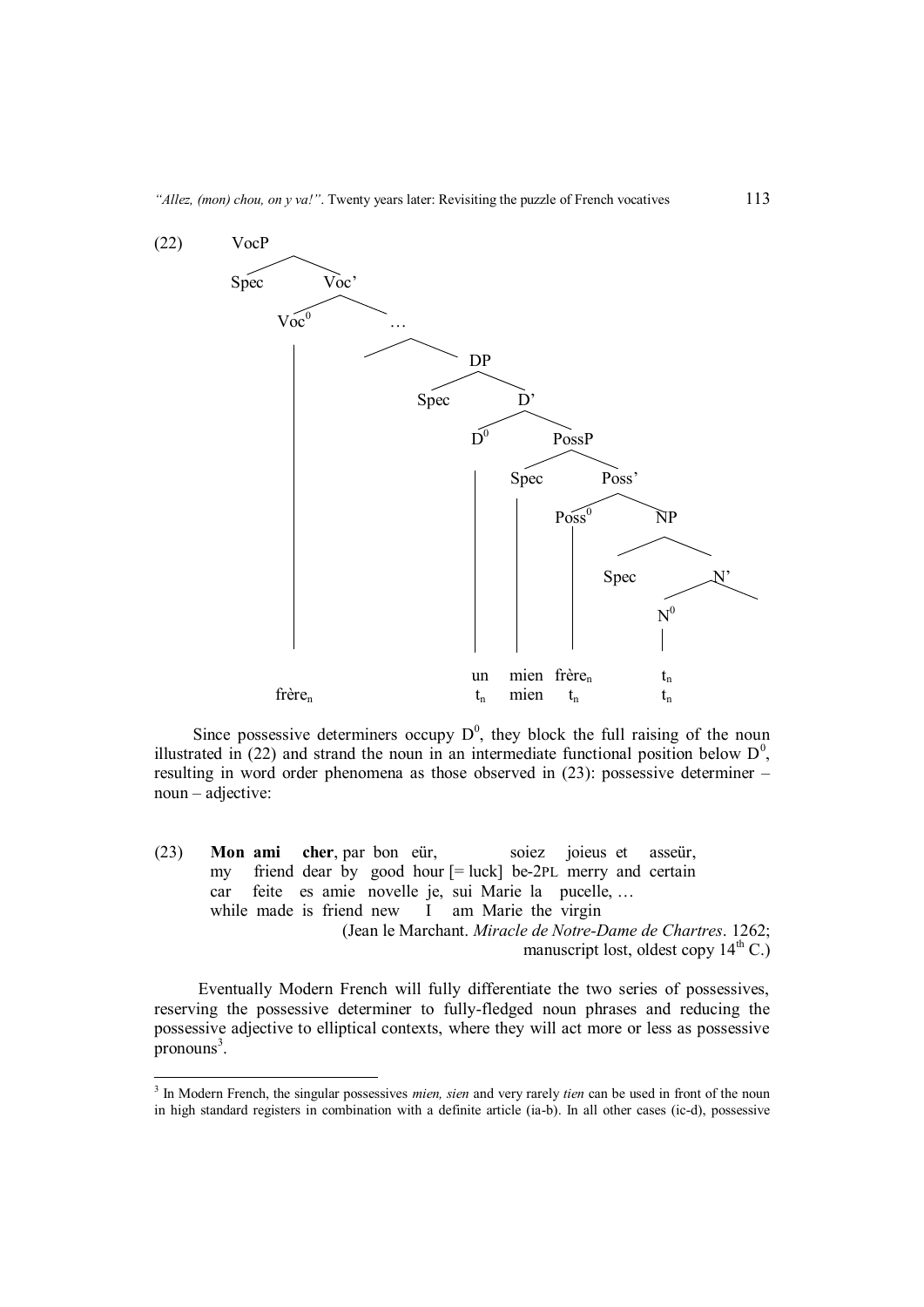Against this historical background we can now address the earlier mentioned "optionality" of the possessive determiner omission in Modern French vocatives. Reexamining the examples in (17) vs. (18), we note that, in general, the  $D^0$  position of vocatives must be lexically filled by a definite or a possessive determiner, much like the head of DPs in argument positions. Only a highly limited number of kinship terms and diminutives that may serve as quasi proper nouns are exempt from the obligatory use of a determiner.

Within the above-discussed N-to-D movement approach, *fiston* and *fifille* in (18a) are base generated in  $N^0$  and move all the way up in the functional structure to  $D^0$  and admittedly to Voc<sup>0</sup>, just like *frère* 'brother' in  $(21)$ . They can do so, because, following Longobardi (1995, 2001), (singular) common nouns only raise to  $D^0$  if an overt or understood genitive argument is realized. Terms of endearment fulfill this requirement, because (i) the very notion of endearment implies an Experiencer argument (the person, whom the referent of the noun phrase is dear to) and (ii) this experiencer argument can be identified in a straightforward manner: the experiencer argument of endearment terms is strictly speaker-oriented. The latter aspect can best be demonstrated with kinship terms like *mother* (*father* etc.) and the corresponding endearments *mommy* (*daddy*, etc.). Both are relational terms and therefore require the identification of an additional argument in order to be properly interpreted (*\*the/his mother/mommy was sad*) (see Delfitto and D'hulst 1995). However, while *mother* establishes a specific genealogical relationship between two individuals in a neutral or objective way, *mommy* does so only indirectly: *mommy* is the person I can say *mommy* to (because she is my mother). In other words, *mother* has two arguments and *mommy* has three with the relational argument anaphorically bound to the experiencer argument.

Summarising, of the four nouns inserted in vocative position in (24), only the first two may be used without determiner, *Mary* because (personal) proper names move to  $D^0$ by default and *chou* because terms of endearment discharge an Experiencer role that can be properly identified. Kinship terms like *fille* are no longer supported in Modern French, because the relational argument cannot be inherently identified and non-kinship terms like *enfant* are pragmatically odd due to the fact that they do not obligatorily discharge a Possessor argument.

 $\overline{a}$ 

|     |    | adjectives are highly infrequent and considered as a kind of "fetched use of the language" (Grevisse and |
|-----|----|----------------------------------------------------------------------------------------------------------|
|     |    | Goosse 2008: 793: "pour imiter le langage paysan", 'to imitate the farmers' language use').              |
| (i) | a. | Le patron jura qu' un vieux sien matelot était un cuisinier estimable.                                   |
|     |    | the chief swore that an old his sailor was a cook<br>great                                               |
|     |    | (P. Merimée. <i>Colomba.</i> 1840, in Grevisse and Goosse 2008, §613)                                    |
|     | b. | J' ai retrouvé l' autre jour un mien article.                                                            |
|     |    | I have found the other day a my paper                                                                    |
|     |    | (H. de Montherlant. Le solstice de juin. 1941, in Grevisse and Goosse 2008, §613)                        |
|     | c. | priant Dieu de lui pardonner l es siennes fautes pareillement                                            |
|     |    | praying God of him-DAT forgive the HIS sins similarly                                                    |
|     |    | (G. Sand. François le Champi. 1848, in Grevisse and Goosse 2008, §613)                                   |
|     | d. | Cette mienne vie trop connue                                                                             |
|     |    | this my life too known                                                                                   |
|     |    | (M. Proust. A la recherche du temps perdu. 1913-1927, in Grevisse and Goosse 2008, $\S 613$ )            |
|     |    |                                                                                                          |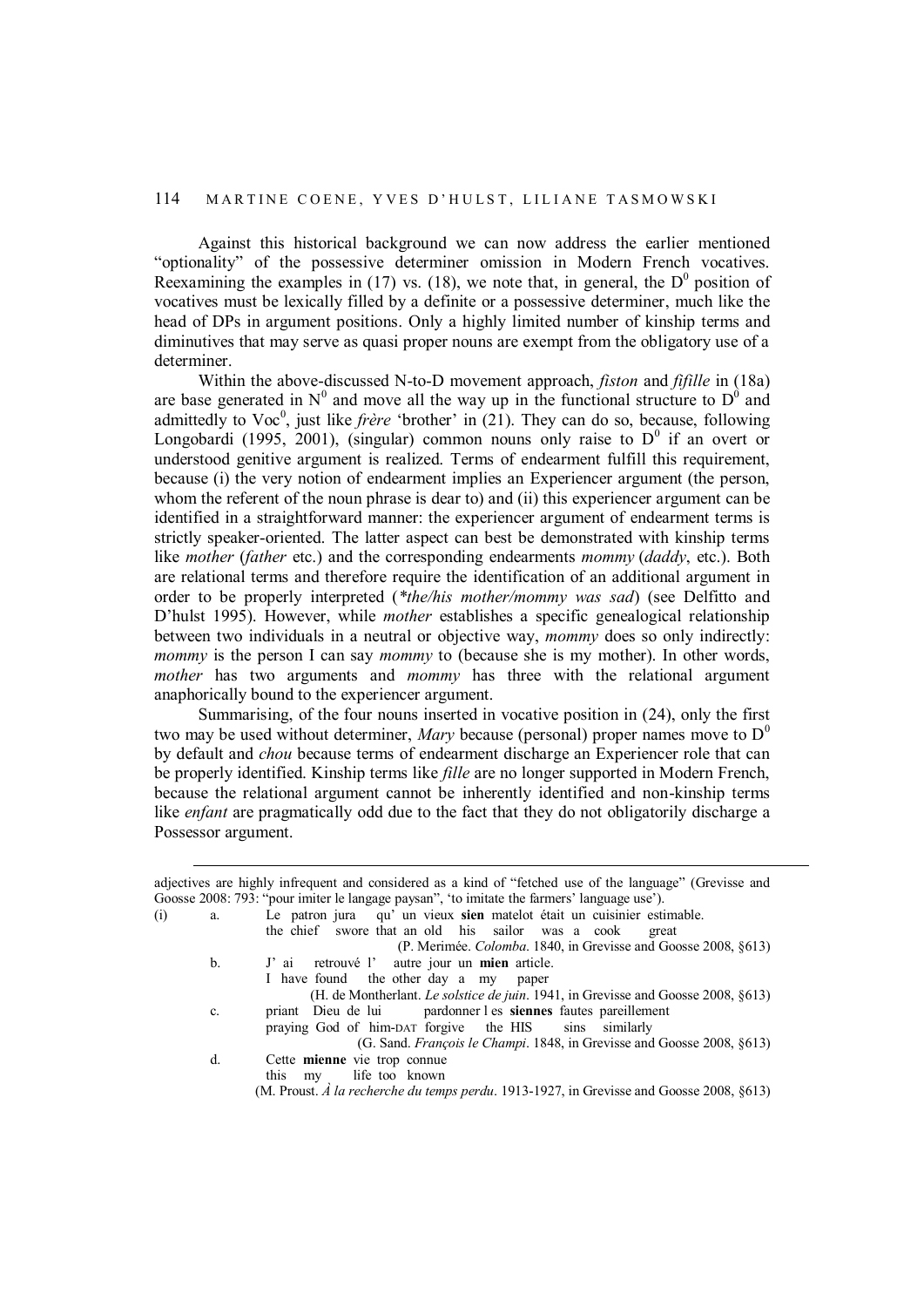(24) Allez, Marie / chou / \*fille / ?\* enfant, viens ici! come on-2PL.HON Marie / darling / \*girl / <sup>?</sup>\*child come here

The corollary of (24) is that nouns that may discharge an additional argument are all licensed in contexts where an overt possessive is realized. This is the case for all common nouns, because they either must (terms of endearment and relational nouns) or may (non-relational nouns) discharge an additional argument. Proper names cannot in principle discharge an additional possessive argument and thus are excluded in the context of an overt possessor.

(25) Allez, (\*ma) Marie / mon chou / ma fille / mon enfant, come on-2PL.HON (\*my) Marie / my darling / my girl / my child viens ici! come here

#### **5. Plural determinerless vocatives**

In this final section, we will address the plural vocatives without determiner of examples (7a) and (18c). In Modern French these bare vocatives constitute a marked option and are mostly considered as "outdated", "high register" or "literary" use. But even as a marked option, they are problematic for our general assumption that vocatives contain a DP- (and eventually a VocP-) layer above NP, because, as is well known, French is extremely reluctant to bare plurals in general. Furthermore overt N-to-D movement has been shown to be limited to (singular) proper nouns and a selected class of singular common nouns (Longobardi 1994, 2001) and no evidence whatsoever has been put forward that shows that plural nouns undergo overt N-to-D movement in Romance. A further problematic factor is that plural vocatives may appear determinerless in all other Romance and Germanic languages with prenominal determiners. Therefore, the analysis of examples (7a) and (18c) must follow from more generally available linguistic options than the highly constrained  $N^O$ -to- $D^O$  movement for common nouns.

Our analysis of bare plural vocatives will be based on two distinct phenomena: (i) imperatives allow for empty subjects (see Jensen 2003, Bennis 2007 for more detailed argumentation) and (ii) pronouns are regular DPs in their own right and may allow for complementation (an idea based on an original insight of Postal 1966, and integrated by many authors within the DP-hypothesis). Both phenomena are not language specific and will thus ensure that our analysis may carry over to other Romance and Germanic languages.

Complementation of pronouns is restricted to first and second person plural pronouns, as shown in (26) for Italian. In French 1PL or 2PL pronouns may be complemented as well, as shown in (27a), but their use is rather marked and archaic, and they will be more often substituted by combinations of pronouns and full DPs like those in (27b).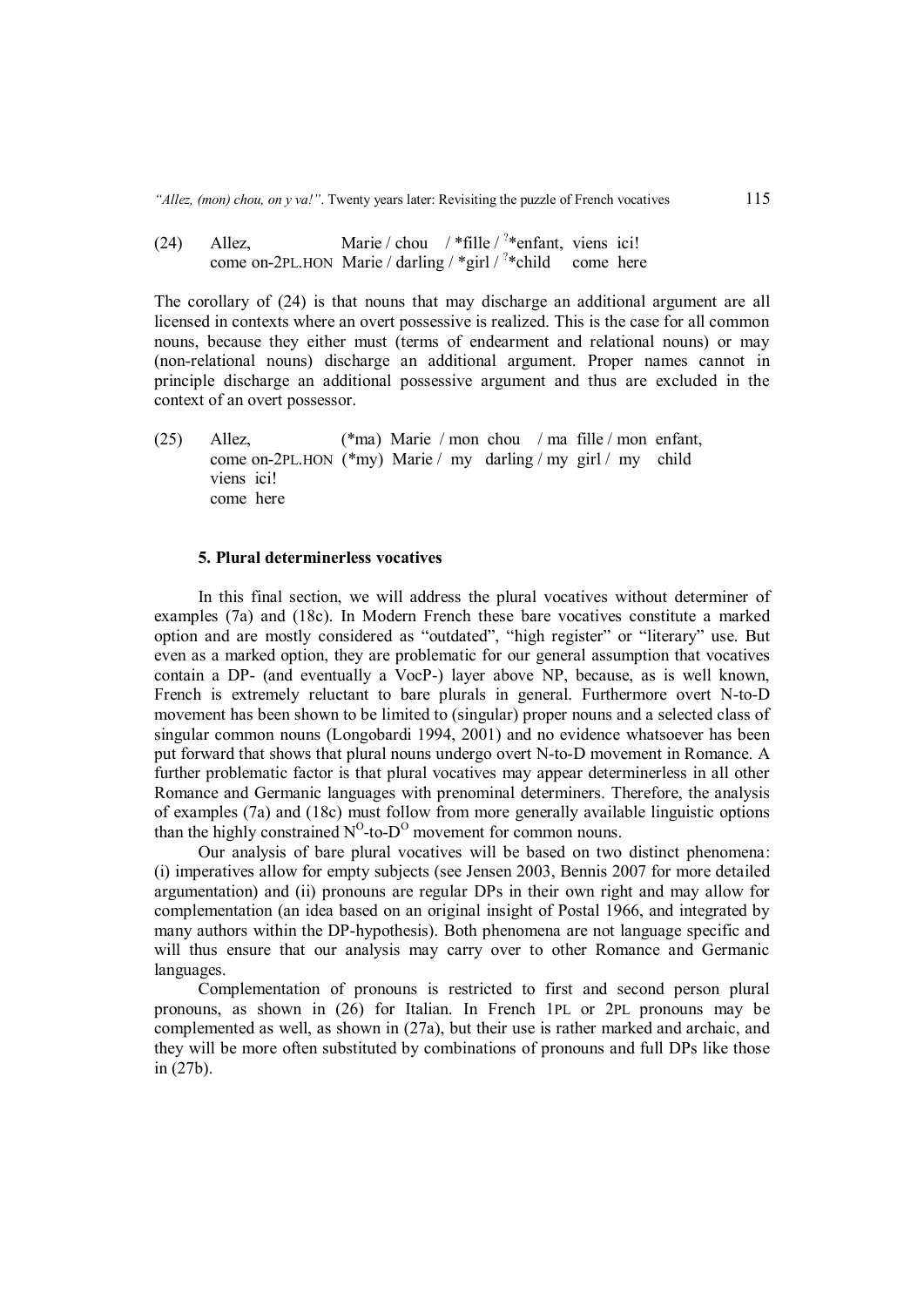| (26) | a. | $\lceil_{\text{DP}} \text{noi} / \text{voi} \rceil \rceil_{\text{NP}}$ italiani]                                                                            |
|------|----|-------------------------------------------------------------------------------------------------------------------------------------------------------------|
|      |    | $we / you.PL$ Italians                                                                                                                                      |
|      | b. | $\lceil_{\text{DP}}\text{io}/\text{tu}\rceil / \text{lui}/\text{lei}/\text{lor}\rceil$ $\lceil_{\text{NP}}\text{italiano}/\text{a}/\text{i}/\text{e}\rceil$ |
|      |    | I / you.sG / he / she / they Italian(s)                                                                                                                     |
| (27) | a. | J' aurais, à coup sûr, souhaité que vous Américains,                                                                                                        |
|      |    | I have-1SG.COND for sure, wished that you Americans                                                                                                         |
|      |    | les Anglais et nous Français, , nous nous accordions                                                                                                        |
|      |    | the English and us French we us. REFL agree-1PL. SBJV                                                                                                       |
|      |    | pour mener une action dans cette affaire.                                                                                                                   |
|      |    | to undertake an action in this matter                                                                                                                       |
|      |    | (C. de Gaulle. Lettres, notes et carnet 9, Janvier 1961 – décembre 1963. Paris: Plon.                                                                       |
|      |    | 1986; Letter addressed to John F. Kennedy. February 6, 1961)                                                                                                |
|      | b. | Vous les Américains et nous les Français                                                                                                                    |
|      |    | you-PL the Americans and we the French                                                                                                                      |
|      |    |                                                                                                                                                             |

Note that bare vocatives like (7a) and (18c) and complemented pronouns like (27a) have two properties in common: both are archaic in Modern French and both are naturally substituted by expressions containing an overtly realized determiner (7b/27b). As these two properties are language-specific, we feel confident to presume a natural relationship between them.

Our main assumption is that empty pronouns are not different from regular pronouns and can be complemented as well. However, we expect the complementation of *pro* to be severely restricted: for one thing, we do not only expect complementation of *pro* to be limited at the best to 1PL and 2PL interpretations, just as regular pronouns, but we also expect their interpretation to be fully recoverable in a very limited set of contexts only. If complementation of *pro* were possible under ordinary conditions, bare plural subjects should be allowed in all *pro*-drop languages, contrary to fact (see (28)). In other words, the recovery of *pro*'s features by verbal morphology, i.e. an external source, as in highly inflected languages like Italian, is insufficient to allow for complementation.

(28)  $*_{\text{DP}}$  pro  $\lceil_{\text{NP}}$  balene] sono dei mammiferi. pro whales are INDEF mammals

If external identification of *pro* is insufficient, the only remaining option for complementation is that *pro* is identified internally. This will dramatically narrow down the contexts where *pro* can be complemented; one context, and perhaps even the only one, is that of vocatives where  $\overline{Voc}^0$  is inherently and universally endowed with a [2PERSON] feature. Without additional structure above DP, *pro* cannot be identified but externally and therefore will never complement, but in VocP the features of  $Voc<sup>0</sup>$  will fully recover the person feature of *pro* and thereby render complementation possible. The internal structure of such a complemented *pro* is sketched out in (29): *pro* originates as  $D^0$ , just like full pronouns, and raises to  $\rm{Vec}^0$  where it is identified by the [2PERSON] feature, thereby allowing for an optional complement NP.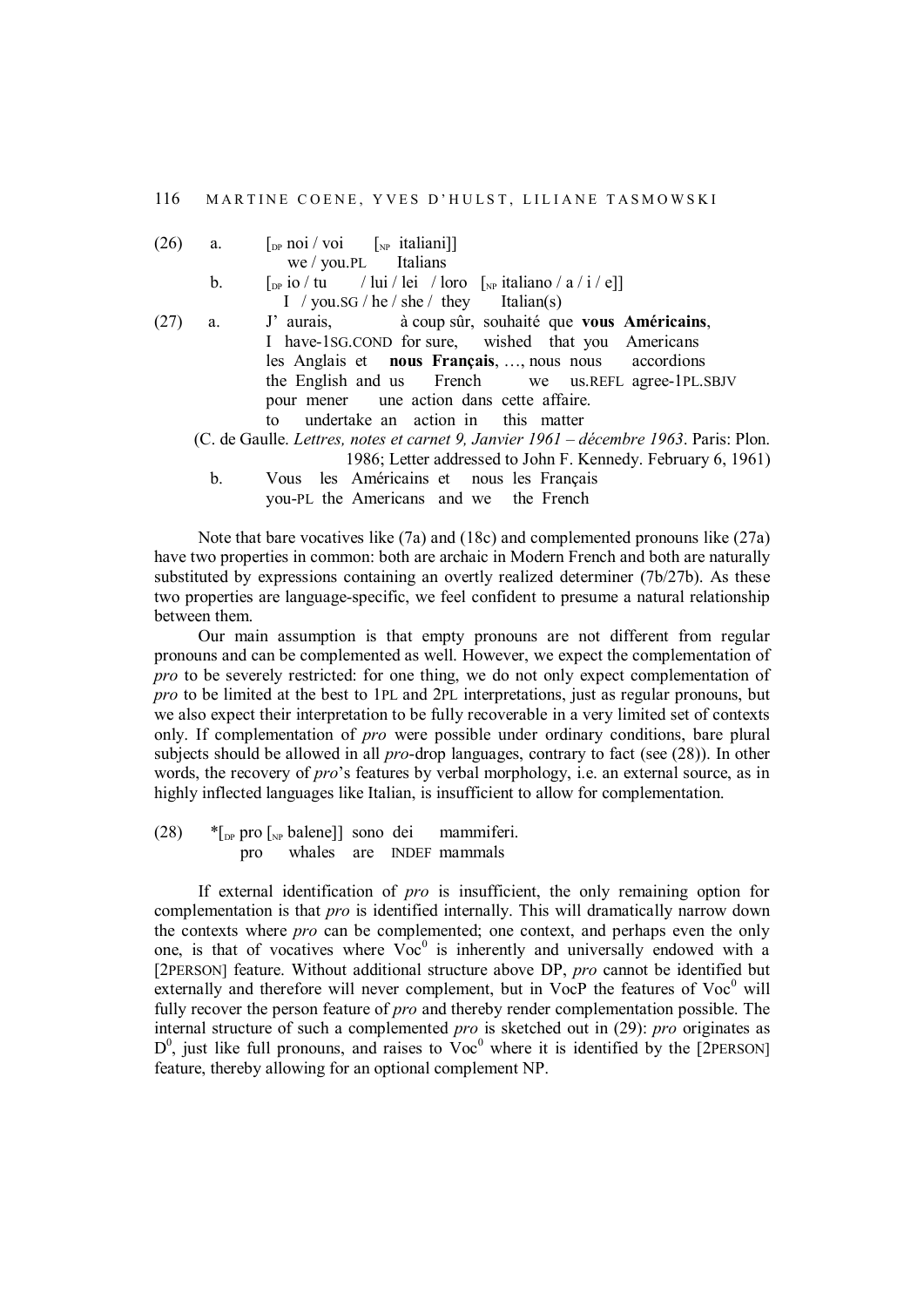

With relational nouns like *ami* 'friend' (7a) or *camarade* 'comrade' (18c), the presence of an intermediate functional layer, PossP, forces the complement noun to raise to Poss<sup>0</sup>, in order for all heads to be properly connected. The possessive [1PERSON] feature of Poss<sup>0</sup> will generate the speaker-oriented possessive reading of these structures, as explained before.<sup>4</sup>

1

<sup>&</sup>lt;sup>4</sup> The option of inserting a PossP layer remains of course available for non-relational nouns as well. This might be the proper interpretation of the second example in (18c) where the soldiers are of course Napoleon's. The movement of  $N^0$  to Poss<sup>0</sup> might be responsible for an extraordinary semantic effect that pops up in vocatives. Although vocatives are inherently 2PERSON, bare plurals (and also vocatives with overt possessors) are admitted in hortatives as well:

<sup>(</sup>i) *Rallions-nous à notre antique bannière, soldats français; marchons ensemble au* unite us.REFL to our old flag soldiers French walk together to-the *renversement de la tyrannie!*

overthrow of the tyranny

<sup>(</sup>F. P. Lubis, Histoire de la restauration 11. Paris: Roland Desbarres 1848: 122) The vocative in (i) is strictly interpreted as a 2PL form, but is also connected to the subject of the hortative which must be 1PL. The association of a 2PL form to a 1PL subject may be facilitated by the representation of the 2PERSON feature in  $Voc^0$  and the 1PERSON feature in Poss<sup>0</sup>. Note that a similar analysis could be pursued for the second example in (18c). This line of analysis may find support in the fact that both in the example above and in the second example in (18c) the person uttering the imperative is the commander of the troops, the Duke of Angoulême and Napoleon respectively, hence a soldier himself. Note furthermore that overt 2PL pronouns may not occur as vocatives in hortatives, in spite of the fact that 2PL pronouns may be complemented as in (27), and the fact that they may be used as vocatives in other contexts. Interestingly, 2PL pronouns cannot be combined with relational nouns either: \**vous amis/copains/camarades*. The correct empirical observation seems to be that the fuzziness concerning the person identification cannot be lexical, but must be triggered structurally by expressions that are unspecified for person and therefore compatible with both specifications in the appropriate syntactic context: *pro* and common nouns*.*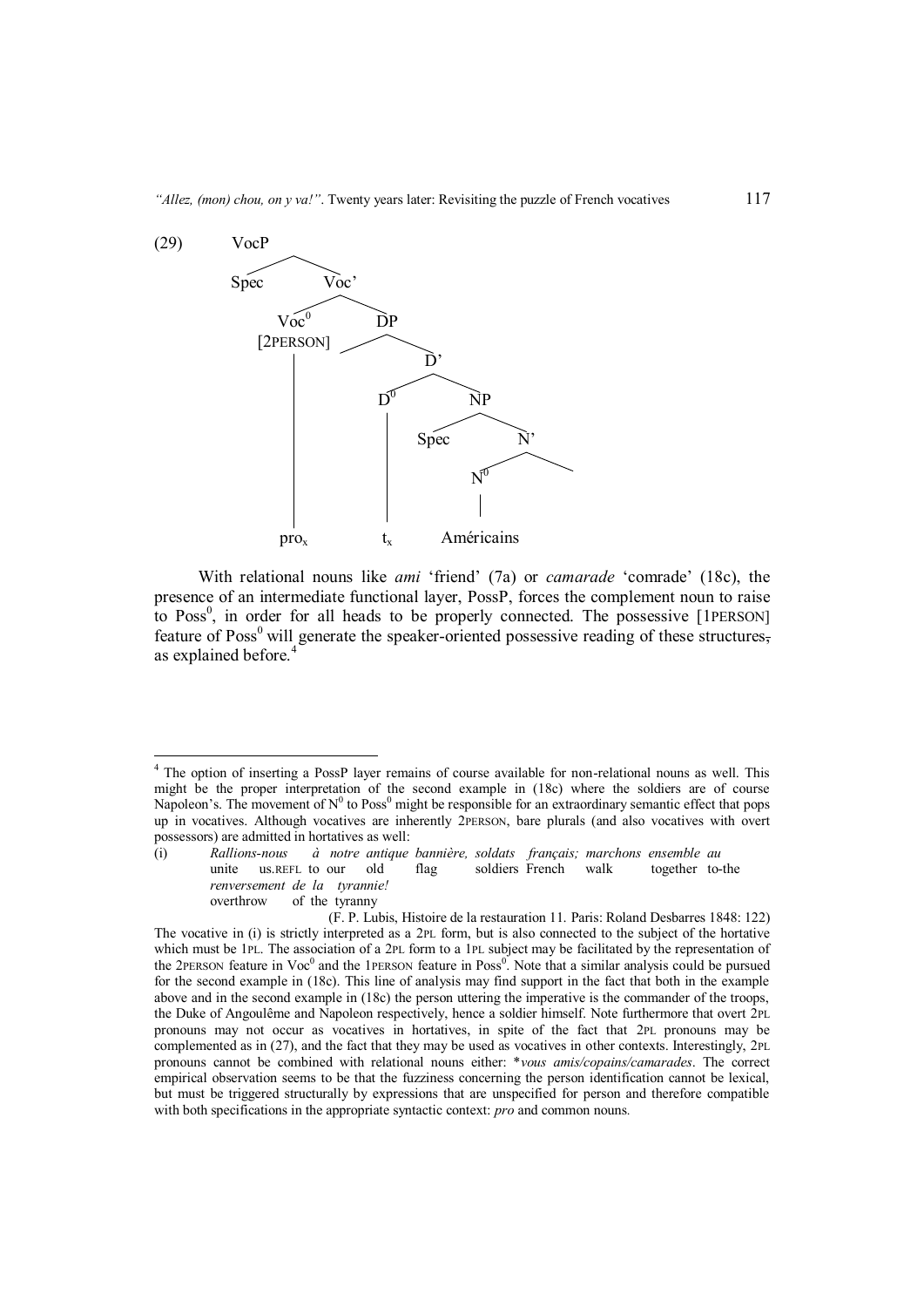

Summarizing, bare plural vocatives are in principle allowed under the analysis where *pro* raises to Voc<sup>0</sup> and is complemented by a common noun in  $N^0$ , raising to Poss<sup>0</sup> when present. In Modern French, these vocatives have become rare, just as complemented pronouns, and we may expect both to eventually become inexistent in later stages of the language.

## **6. Conclusions**

Getting back to our initial puzzle concerning the seeming optionality of determiners in some vocative constructions in Modern French, all elements now seem to fall into place. Contrary to Old French, in Modern French full N-to-D movement has become obsolete with ordinary common nouns. As in most modern Romance languages, only proper nouns, some diminutives or terms of endearment as well as a handful of kinship terms may still be found in the highest functional layers of the noun phrase. This option is restricted to singular nouns only and heavily relies on the presence of an overt or implicit possessor.

Plural bare vocatives are outdated as well, albeit for different reasons. We have analyzed them as instances of a more generally available strategy of pronominal complementation. And since complemented pronouns are strongly in decline in Modern French, we naturally expect plural bare vocatives to follow this downtrend. Modern French offers for both plural bare vocatives and complemented overt pronouns the same alternative strategy: overt realization of the determiner. In the case of vocatives, this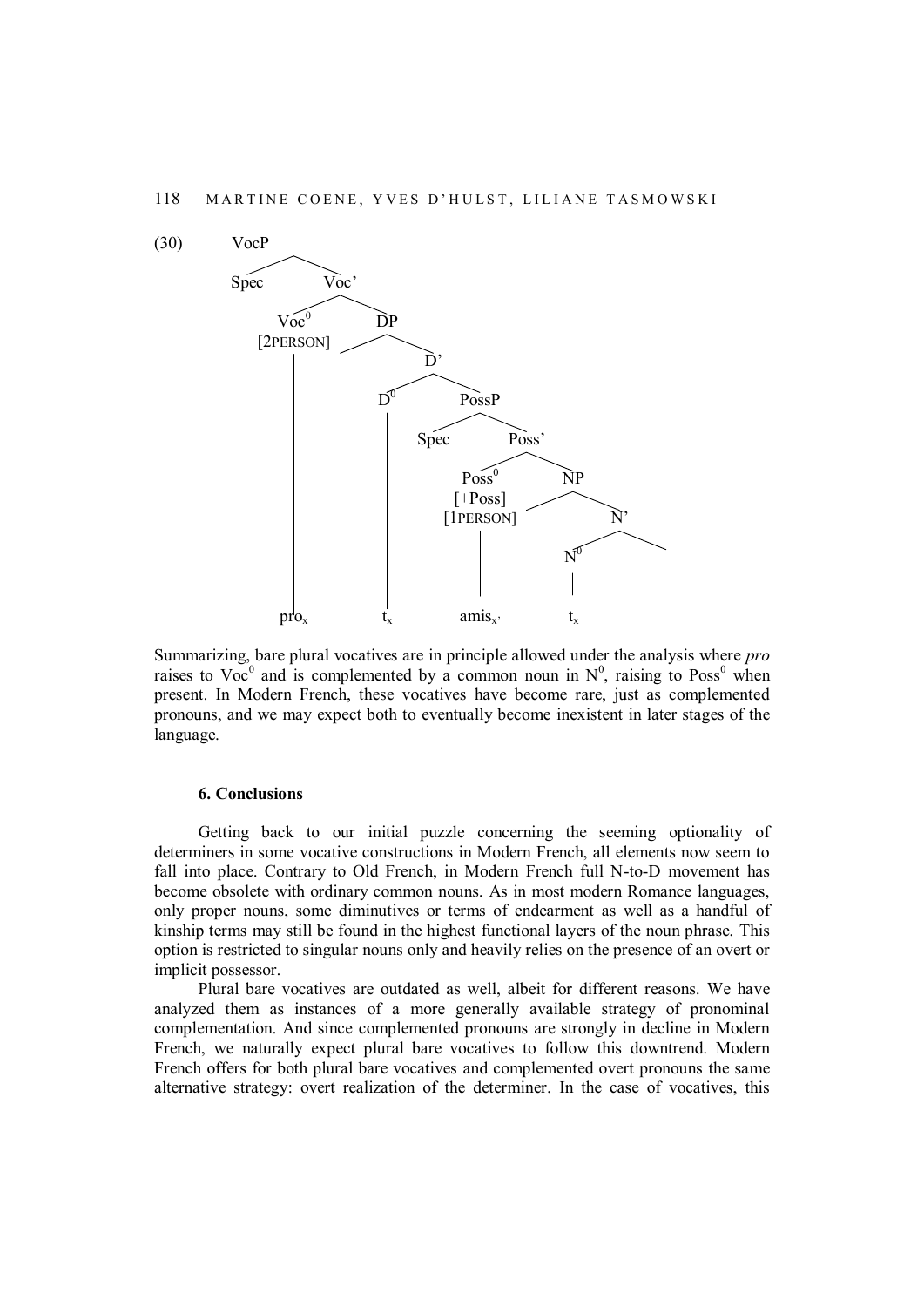alternative is not semantically equivalent, since it does not obligatorily entails a speakeroriented interpretation of the possessive, when PossP is present.

Both strategies, N-to-D-to-Voc movement (singular vocatives) and pronominal complementation (plural vocatives), share a crucial property: all heads between  $Voc<sup>0</sup>$  and  $N^0$  are properly connected: either directly through movement of a single category (singular bare vocatives) or indirectly through movement of *pro*, predication by  $N^0$  and, whenever functional categories intervene between  $D^0$  and  $N^0$ , movement of  $N^0$  to Poss<sup>0</sup>.

A straightforward connection (or chain) between  $Voc<sup>0</sup>$  and  $N<sup>0</sup>$  is necessary for the proper interpretation of vocatives. With the exception of overt pronouns (which also raise from  $D^0$  to Voc<sup>0</sup>), none of the other categories occurring in vocatives, *pro* and proper names, are intrinsically specified for person. To acquire a 2PERSON interpretation they must connect to the 2PERSON feature in Voc<sup>0</sup>. This can be achieved either by movement alone (singular vocatives) or by movement and standard predication (plural vocatives).

#### **References**

- Arteaga, D. 1995. On Old French genitive constructions. In J. Amastae, G. Goodall, M. Montalbetti and M. Phinney (eds.), *Contemporary Research in Romance Linguistics*, 79-90. Amsterdam/Philadelphia: John Benjamins.
- Arteaga, D. and Herschensohn, J. 2016. Old French possessives and ellipsis. In C. Tortora, M. den Dikken, I. L. Montoya and T. O'Neill (eds.), *Romance Linguistics 2013. Selected Papers from the 43rd Linguistic Symposium on Romance Languages (LSRL), New York, 17-19 April, 2013*, 21-38. Amsterdam/Philadelphia: John Benjamins.
- Bennis, H. 2007. Featuring the subject in Dutch imperatives. In W. van der Wurff (ed.), *Imperative Clauses in Generative Grammar: Studies in Honour of Frits Beukema*, 113-134. Amsterdam/Philadelphia: John Benjamins.
- Cardinaletti, A. and Starke, M. 1999. The typology of structural deficiency: A case study of the three classes of pronouns. In H van Riemsdijk (ed.), *Clitics in the Languages of Europe*, 145-233. Berlin: Mouton de Gruyter.
- Delfitto, D. and D'hulst, Y. 1995. On the syntax of null possessive anaphors. *Recherches de linguistique française et romane d'Utrecht (Utrecht Studies in Romance Linguistics)* 14: 13-38.
- D'hulst, Y., Coene, M. and L. Tasmowski. 2007. Romance vocatives and the DP hypothesis. In A. Cuniță, C. Lupu and L. Tasmowski (eds.), *Studii de lingvistică şi filologie romanică. Hommages offerts à Sanda Reinheimer-Rîpeanu,* 200-211. Bucharest: Editura Universităţii din Bucureşti.
- Espinal, T. 2013. On the structure of vocatives. In B. Sonnenhauser and P. N. A. Hanna (eds.), *Vocative!: Addressing between System and Performance*, 109-132. Berlin – Boston: De Gruyter Mouton.
- Galliot, M. 1967. *Études d'ancien français*. Paris: Didier.
- Grevisse, M. and Goosse, A. 2008. *Le Bon Usage*, fourteenth edition. Bruxelles: De Boeck.
- Hill, V. 2007. Vocatives and the pragmatics–syntax interface. *Lingua* 117 (12): 2077-2105.
- Hill, V. 2013. Features and strategies: The internal syntax of vocative phrases. In B. Sonnenhauser and P. N. A. Hanna (eds.), *Vocative! Addressing between system and performance*, 133-156. Berlin – Boston: De Gruyter Mouton.
- Hill, V. 2015. *Vocatives: How Syntax Meets with Pragmatics*. Leiden: Brill.
- Jensen, B. 2003. Syntax and semantics of imperative subjects. *Nordlyd* 31 (1): 150-174.
- Jensen, F. 1990. *Old French and Comparative Gallo-Romance Syntax*. Tübingen: Max Niemeyer.
- Lambrecht, K. 1994. *Information Structure and Sentence Form: Topic, Focus and the Mental Representation of Discourse Referents*. Cambridge: Cambridge University Press.
- Lambrecht, K. 1996. On the formal and functional relationship between topics and vocatives. Evidence from French. In A. Goldberg (ed.), *Conceptual Structure, Discourse and Language*, 267-288. Stanford, CA: CSLI Publications.
- Levinson, S. C. 1983. *Pragmatics*. Cambridge: Cambridge University Press.